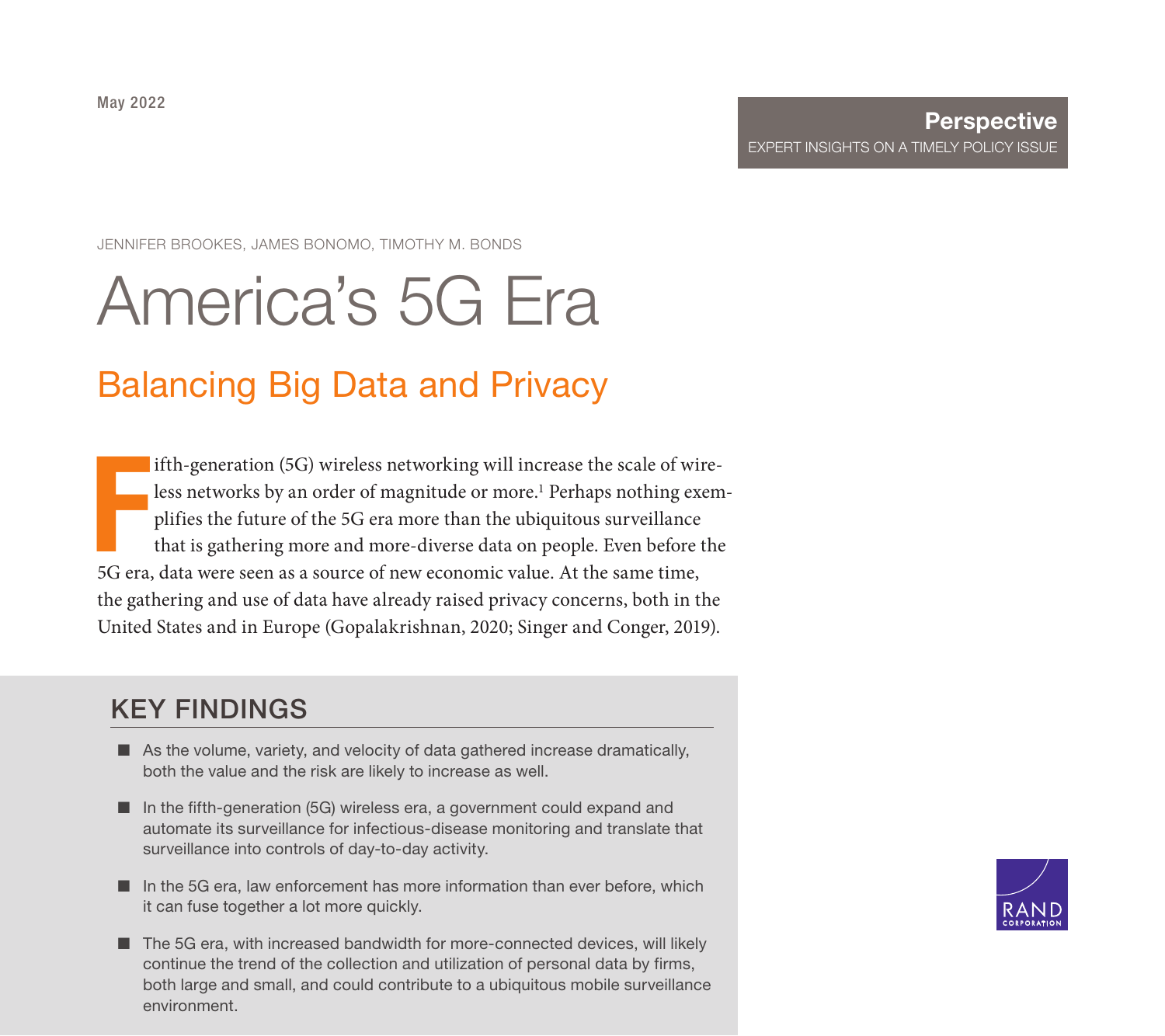Although concerns about big data are not new, the connection between growth of the opportunities and risks associated with big data, personal privacy, and the coming 5G era are often an overlooked piece of the 5G conversation. As the volume, variety, and velocity of data gathered increase dramatically, both the value and the risk are likely to increase as well. Our focus in this report is on the implications of 5G hardware, and we assume that artificial intelligence (AI) algorithms and processing capacity will evolve to exploit the new data sources.

The challenge to U.S. policymakers and their constituents is striking a balance between the potential gains of the 5G era and the potential loss of privacy and of control over personal data. Here, we first outline current and potential problems, then discuss a general approach for balancing disparate risks and rewards, including some alternative models for the ownership and control

#### **Abbreviations**

| 5G               | fifth generation                          |
|------------------|-------------------------------------------|
| AI               | artificial intelligence                   |
| COVID-19         | coronavirus disease 2019                  |
| D <sub>2</sub> D | device to device                          |
| FU               | European Union                            |
| <b>FTC</b>       | Federal Trade Commission                  |
| <b>GDPR</b>      | <b>General Data Protection Regulation</b> |
| <b>HIPAA</b>     | Health Insurance Portability and          |
|                  | Accountability Act of 1996                |
| <b>RFID</b>      | radio-frequency identification            |
| ToS              | term of service                           |
| UK               | United Kingdom                            |
|                  |                                           |

of the data someone generates. Finally, we illustrate an alternative model through the context of countering the coronavirus disease 2019 (COVID-19) pandemic.

#### 4G-Era Reality and 5G-Era Potential: Two Use Cases

Today, much is inferred about people using information from the devices they choose to carry, from mobile phones to fitness trackers. The 5G era—with much more reliance on machine analyses—will move from inferences to direct measurements, gathered independently of any overt choice by the user. It might be illustrative to explore the implications of these changes through the use of notional case studies. We are not advocating for these use cases but use them as a thought experiment to determine how 5G systems might affect people in the future.

#### Containing COVID-19 in China

Consider the case of Chinese surveillance applied to COVID-19 tracking. In 2020, people under quarantine were required to remain in their homes until they received permission to leave. If they left early or congregated outside their homes, human teams monitoring public surveillance cameras would order them to disperse or return home, via public address systems or by dispatching police (Cadell, 2020; Y. Yang et al., 2020). To access public transportation or buildings, every traveler is required to show other people their COVID code (red,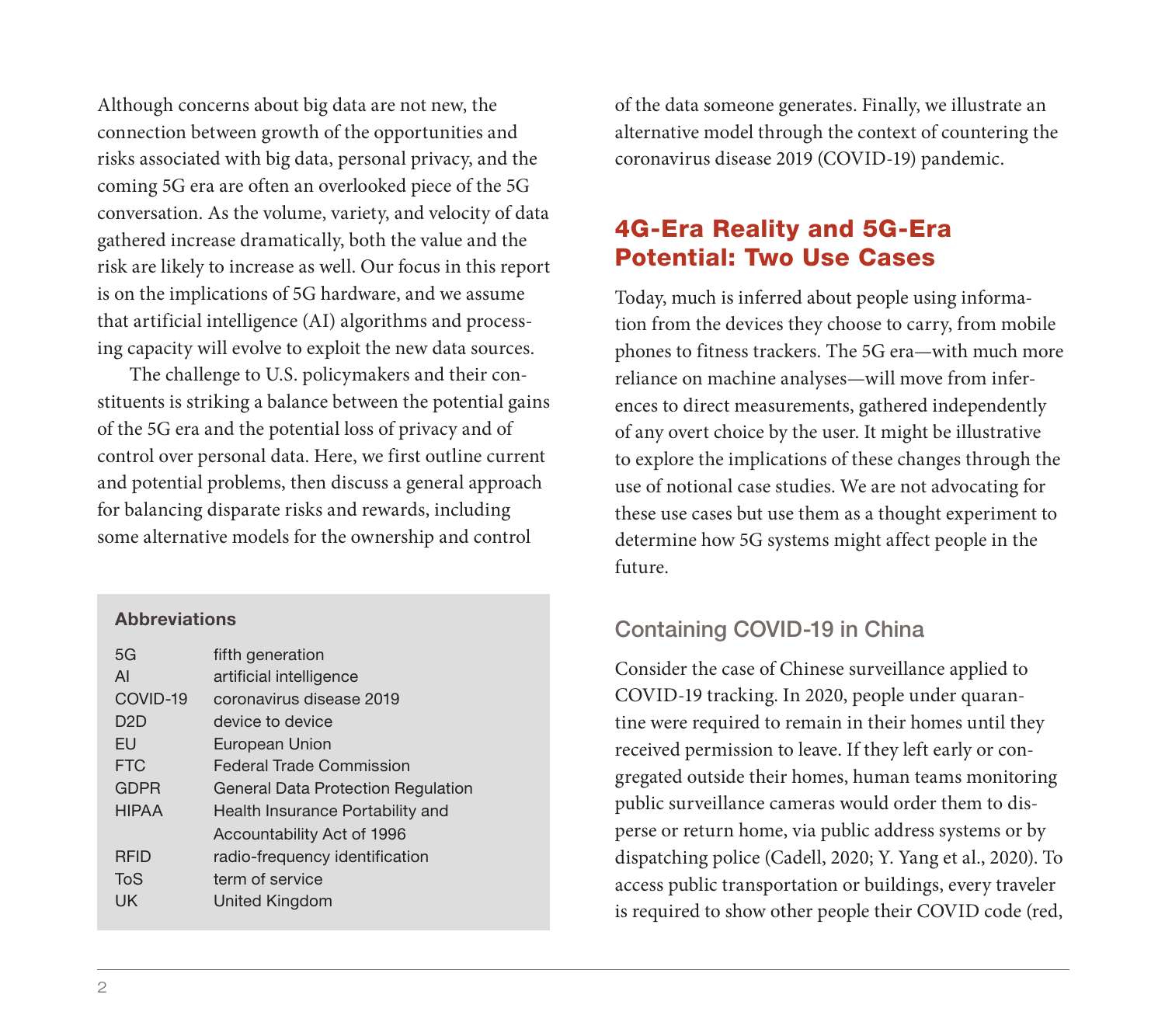As the volume, variety, and velocity of data gathered increase dramatically, both the value and the risk are likely to increase as well.

yellow, or green) on their smartphone (Mozur, Zhong, and Krolik, 2021). In the 4G era, the smartphone provides only the COVID code.

In the 5G era, China could expand and automate its surveillance (Zhong, 2020) and translate that surveillance into controls of day-to-day activity. Cameras facing a home's doorway would communicate, to an automated control center, the face and gait of anyone leaving home (Gan, 2020). AI algorithms could identify the person leaving and check their COVID code with radio-frequency identification (RFID) devices in the doorframe. If the code were red, the center would call or text the subject's phone with an order to return home, and elevators, building doors, and public transportation would not allow the subject to pass. If the person remained outside, loudspeakers in the vicinity could announce the person's noncompliance, and lawenforcement officials would be dispatched to detain the person or return them home.

If a subject's code were green, they would be allowed access to building doors, elevators, and public transportation as usual. As the subject used or passed within a few meters of these and other portals—and each street-

light, parking meter, vehicle, or regularly spaced sensor unit—their smartphone would announce their presence and status to be checked with that of other people passing within 2 m. AI agents performing this check would confirm that the person holding the smartphone was the same person who left home and would automatically adjust their code downward to the lowest status of anyone with whom they were judged to have come into transmissible contact (i.e., if they came into transmissible contact with someone of yellow status but no one of red status, they would drop to yellow status; if they came into such contact with anyone of red status, they would drop to red status). If their status dropped to red, they would receive a call or text ordering them home—with the same compliance mechanisms described above.

#### Public Doxing by Anonymous Accusers

Imagine taking a bicycle ride in Gainesville, Florida, or Bethesda, Maryland, or any other city or town or along any country lane in the United States today. Just you and your smartphone and maybe a wearable device with a fitness app. A man on your route is seen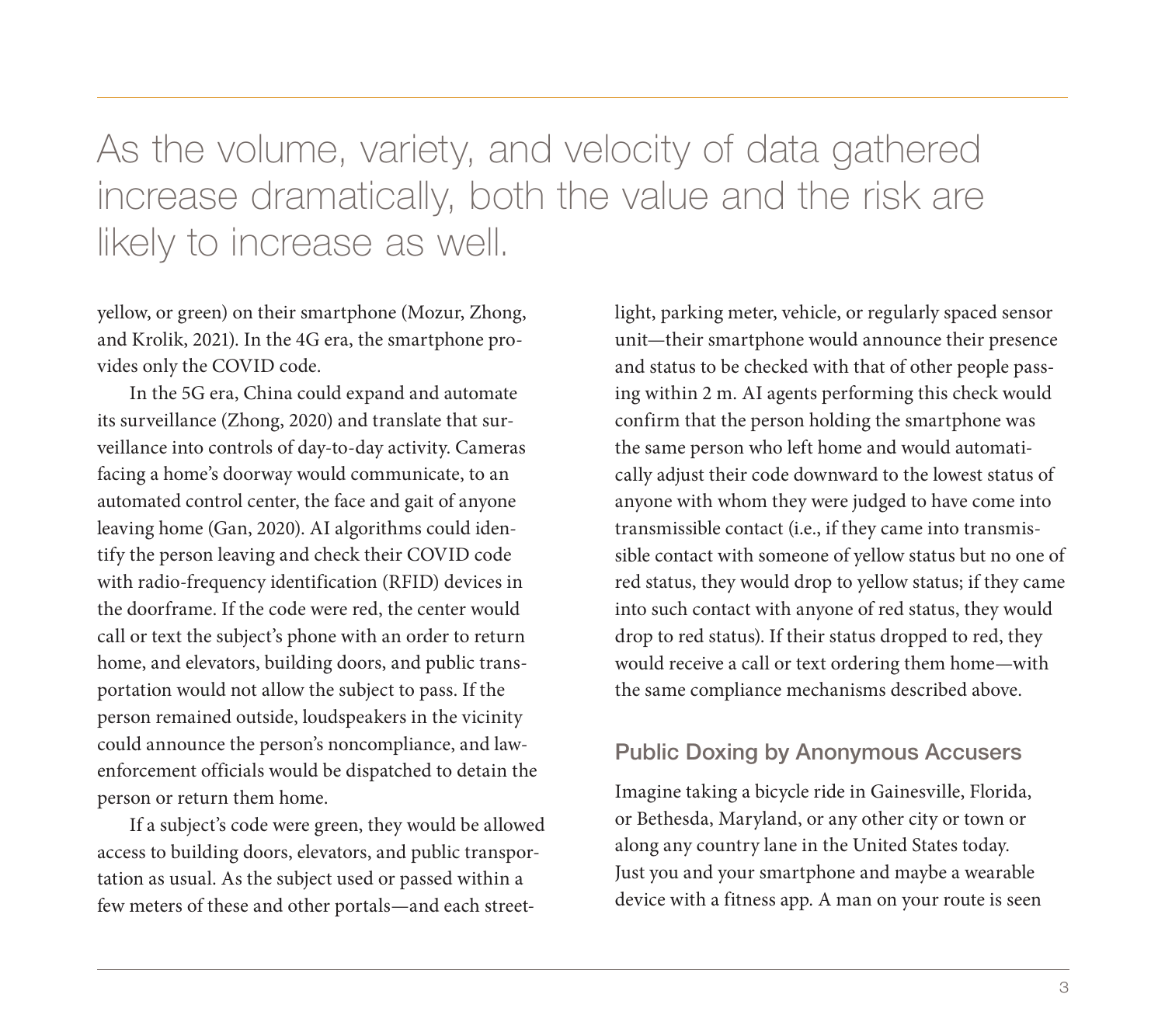# In the 5G era, local law enforcement has more information, which it can fuse together a lot more quickly.

behaving badly and maybe even criminally—perhaps he assaults someone or breaks into a house. A passerby takes pictures of the culprit and sends them to local law enforcement—which then tweets it out to 55,000 followers with a request to identify the suspect in the picture. Some of these 55,000 crowdsourcing people think they have identified the person—or perhaps several different people—because of the picture or from location information publicly shared by a fitness app. With perhaps a bit of time and social media savvy, they come up with the name, cell number, and address of one or more men who seem to match the time, date, and description of the culprit. In a process commonly known as *doxing*, the social media armchair detectives retweet the information to all 55,000—who then send thousands of threatening tweets, texts, and other social media messages (all effectively anonymous) to the supposed suspects. The problem is that they got the wrong people—but subsequent retractions from authorities do not have nearly the reach of the initial accusation. In fact, this very situation has already happened using 4G technologies (see Nuzzi, 2020, and Schuppe, 2020).

In the 5G era, local law enforcement has more information, which it can fuse together a lot more quickly. Cameras on traffic signals, streetlights, public buildings, private residences, vehicles, and wearable devices have all taken pictures. AI continuously monitors those owned by public agencies and willing private entities and those automatically scraped from social media. Advanced facial and gait recognition, cross-checked with fitness-app tracks and maybe RFID hits and accelerated by increased edge computing, has already been used to generate alerts and dispatch police ("Utah Police Look to Artificial Intelligence for Assistance," 2020). In the future, this man could probably be intercepted before he even pedals home. If needed, law-enforcement AI could ask or subpoena individuals for helpful images or hits from their Ring doorbell cameras, Bluetooth apps, RFID systems, or Wi-Fi. Of course, some perhaps wellmeaning people (or less well-meaning vigilantes) might also be able to access some of the same data and systems and pursue on their own anyone who is under suspicion.

#### Real or Notional Issues?

The 4G-era cases mentioned above have already happened; the notional 5G cases are based on capabilities under development but not yet widely deployed. Surveillance has been possible under all previous iterations of cellular networking. Indeed, the electronic collection of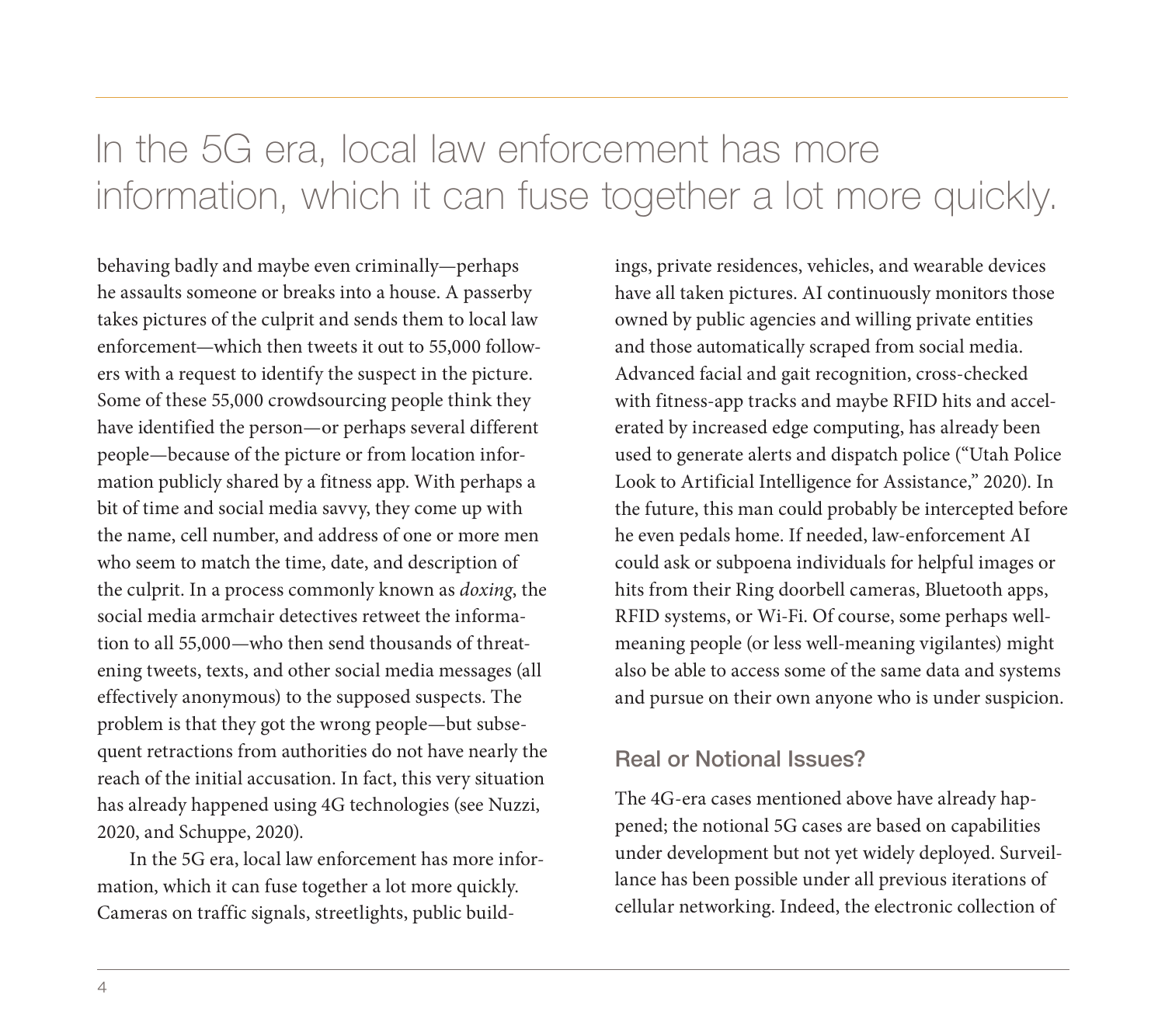data on people's activities did not begin with the adoption of cellular phones. Electronic tracking actually began with the advent of the personal computer, and tracking of online activities began in earnest with the development of the ad-supported internet model.

Each member of society generates valuable data that they trade for otherwise-free services, such as use of an application or hardware. Often, the collection of data also serves a different purpose for the individual user. People use fitness trackers to optimize their physical training and smart thermostats to optimize efficiency. At the same time, tech firms, such as Alphabet (owner of Google) and Meta (owner of Facebook), harvest, interpret, and traffic personal data. The monetary value of the data concentrated by the app developer that accesses and aggregates the data has been deemed "more valuable than oil" ("The World's Most Valuable Resource Is No Longer Oil," 2017). The 5G era, with increased bandwidth for more-connected devices, will likely continue the trend of the collection and utilization of personal data by firms, both large and small, and could contribute to a ubiquitous mobile surveillance environment.

Such commercially driven surveillance can erode individual control because these corporations are answerable to individuals only when it comes to specific types of information collected by covered entities under current laws in the United States, although protection of individual privacy is more broadly regulated in the European Union (EU) and, for Californians, under state law.2 Although this information seems relatively harmless when it targets people with demographically

relevant ads, the technology is being used in more ways and becoming more personal. In 2018, Amazon patented technology to identify coughs, presumably to sell cold medicines and soup, but this same technology could be repurposed to identify personal illnesses for beneficial or detrimental purposes (Jin and Wang, 2018). Beneficially, audio diagnostics could be useful in clinical settings in diagnosing specific illnesses, such as pertussis (Pramono, Imtiaz, and Rodriguez-Villegas, 2016). However, it is not a stretch to imagine similar diagnostics being used by companies or individuals who would not normally be allowed access to others' health information. Although Health Insurance Portability and Accountability Act of 1996 (HIPAA) (Pub. L. 104-191) regulations cover health providers and insurers, they do not cover nonmedical biometric data, even if one can use them to infer health information about an individual.

Overt data use is not confined to economic activities. Law-enforcement agencies have used some commercial data, including data collected through home video doorbells, in investigations (Harwell, 2019). Lawenforcement agencies in Utah have partnered with an AI company to monitor data streams from traffic cameras, closed-circuit television and public-safety cameras, 911 emergency systems, location data for state-owned vehicles, and social media posts to alert police to suspicious activity (Koebler, Maiberg, and Cox, 2020). As already mentioned, some law-enforcement authorities in the United States have begun to use fitness-tracking apps to identify people who might have been at crime scenes (Schuppe, 2020). The expansion of data collection in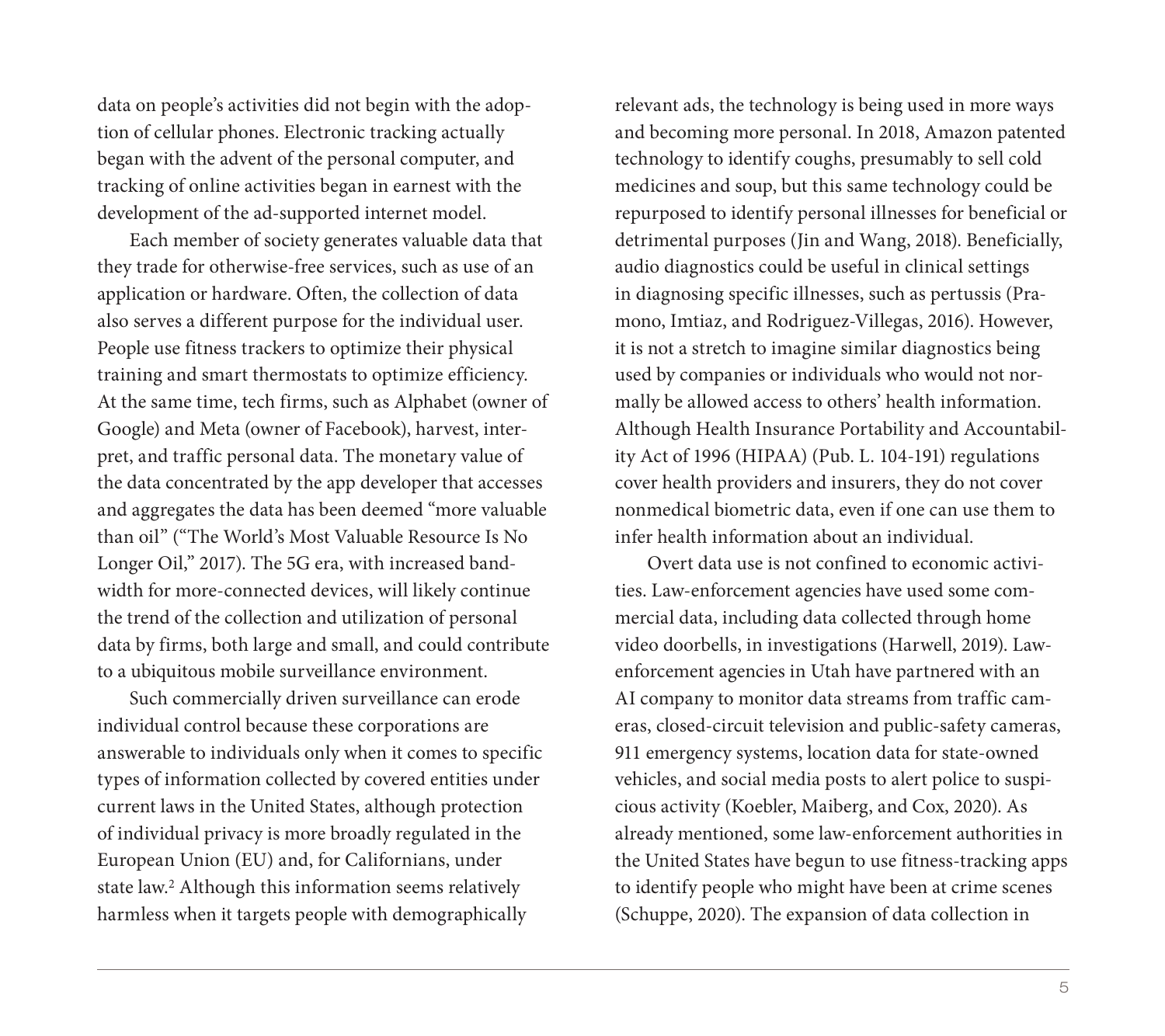## The same data and analytic methods that produce virtuous outcomes can produce problematic outcomes as well.

daily life has coincided with an increased reliance on big data analytics for decisionmaking.

The data industry has become embedded in the basic societal structure in the United States, how people in the United States interact on social media, the news they see, and how governments recognize people. The 5G era will expand this further in two fundamental ways:

- It will incorporate the wide variety of Internet of Things sensors that will, in many cases, monitor people as a matter of course, including the devices someone might wear or carry.
- It will require and so spur the development of AI systems in order to interpret and make use of the flood of data in the data economy.

As people have adopted more-connected devices, the sheer amount of data collected will continue to increase. People in the United States have already expressed concern about their privacy. In a 2019 Pew Research Center study, 79 percent of adults were very or somewhat concerned about how the data that companies collected were used (Auxier et al., 2019). Although we cannot predict which applications will be most prevalent in the 5G era (e.g., surveillance, disease-tracking, autonomous driv-

ing, or other human-substituting intelligent agents), the changes 5G will usher in are likely to change society drastically, much as previous generations of technological innovation have. Although this change might be gradual, the final, overall technological change is likely to be drastic simply because the amount of data will be significantly larger.

### Ubiquitous Surveillance

Even under 4G, there are *potential* benefits from the ubiquitous monitoring and interpretation of the coming flood of data. Indeed, some of these benefits, such as new diagnostics and contact tracing through widespread data collection, are being applied to the COVID-19 pandemic (O'Neill, Ryan-Mosley, and Johnson, 2020). An app developed by researchers in the United States and United Kingdom (UK) identified loss of taste and smell as key COVID-19 symptoms through self-identified symptoms of users in the UK (Menni et al., 2020).

But this is not an unalloyed benefit. The same data and analytic methods that produce virtuous outcomes can produce problematic outcomes as well. Already, in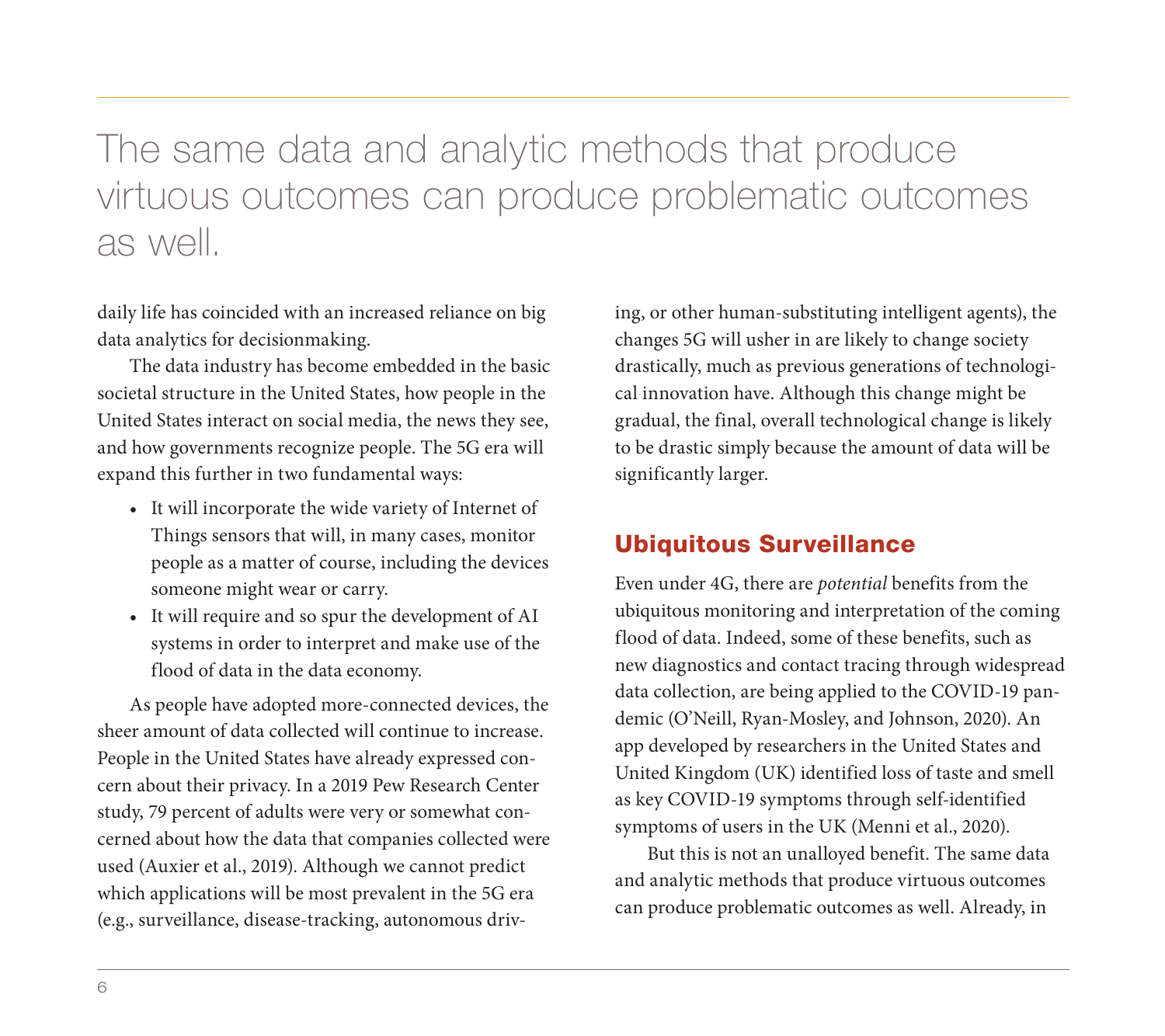China, the combination of proliferated cameras in public places, near–real-time facial recognition, and required apps on cell phones has created an ability to monitor much of the population (Mitchell and Diamond, 2018). In a report released in December 2019, researchers estimated that the number of cameras used in surveillance would increase to more than a billion in 2021, with China accounting for half of the total (Lin and Purnell, 2019). The Chinese government has used this technology extensively to track the Uighur population in Xinjiang, where the government uses proliferated sensors and information streams, along with a mandatory app, to track each person at an individual level. Although this type of technology is generally associated with authoritarian governments, democratic governments have also utilized mass surveillance and data collection to track people, both through systems those governments have developed and by utilizing the data collected by other means. The UK had already utilized automatic licenseplate recognition to track and flag vehicle registration, insurance, and crime involvement, and similar technology has been used with drones to track out-of-area vehicles during the COVID-19 lockdown (Dearden, 2020).

The widespread collection and interpretation of data can also have other detrimental effects, even absent any state utilization. The 2010s were full of stories of major data breaches by malicious actors. Some, such as the hack of Office of Personnel and Management data in 2015, were the result of state-sponsored efforts; others, such as the hack of Target data in 2013, were large-scale criminal operations aimed at credit card theft (J. Yang

and Jayakumar, 2014; Nakashima, 2015). Regardless of the actor, once data are lost, the people exposed become vulnerable, and once the data have been compromised, the information is "out there" on the internet, essentially impossible to remove.

Data breaches are not simply a one-way street either. Once the data have been compromised, exposure is not the only risk; there can be broader uses—against, for example, society by compromising the democratic process. The intruder might alter the data, which was a key concern with the Russian hacking of voter rolls during the 2016 election (Robles, 2019). The irreversibility of data breaches and the ways in which data can be misused will continue to motivate broad concerns about data gathering, security, and controls.

In some industries, laws have placed the liability for data theft on the data owner; such is the case with credit cards. If your credit card information is stolen and used, the credit card company is liable for the loss. For this reason, credit card companies track account usage closely in order to block fraudulent transactions, even while they also use this information to sell more services. In other industries that use personally identifiable information, there is not always the same type of preventive effort. When personally identifiable information is compromised, companies often simply provide customers with credit-monitoring services for a limited period of time. Credit-monitoring services have also been hacked but have simply put the onus on the individual subject of the data to watch for and identify fraudulent activity on their credit reports for flagging and removal.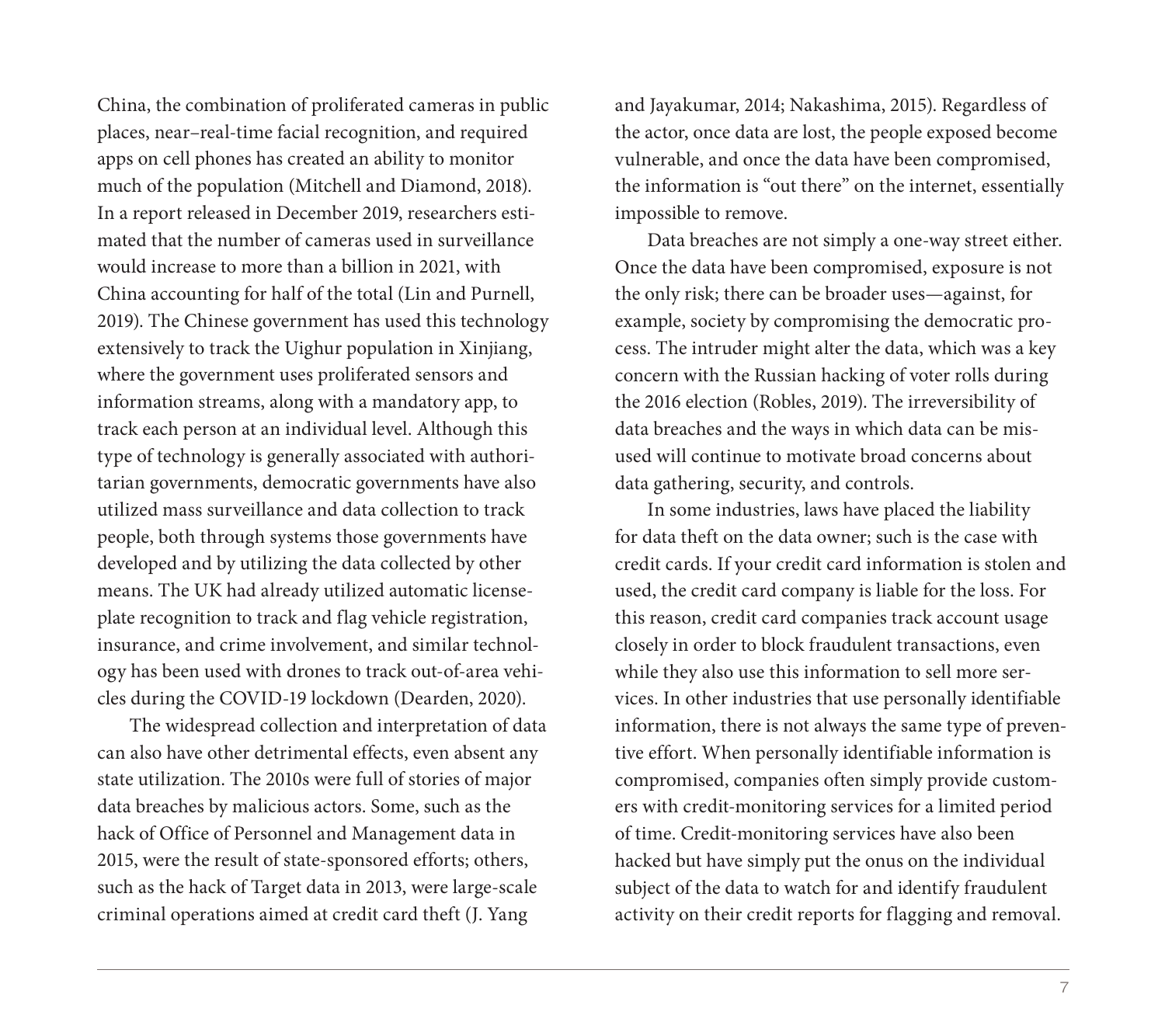How data-collecting industries should be incentivized to properly safeguard against data theft and misuse represents one of the most-important sets of policies that should be established in the 5G era. As more connected devices enter homes and workplaces, cybersecurity and the safeguarding of the data collected will become increasingly urgent. As we discuss in the next section, "Principles to Guide Responses," the EU has mandated some data protections as a condition for companies to operate there.

Often, some effort is made to anonymize data in order to protect privacy and prevent malicious use, but this has proved to be of limited benefit. For example, efforts have been made to decouple data from the device on which they were collected and the device owner's contact information. However, in aggregate, this information can become deanonymized. Individual people can be identified with only location data over time, as demonstrated by the *New York Times* when it purchased location data and was able to trace a senior U.S. Department of Defense official to the Women's March (Thompson and Warzel, 2019). In essence, anyone, including high-ranking officials, influential businesspeople, or politicians, can be identified by their pattern of life in anonymized location data. That information can then be used by any entity or person who is willing to buy or hack the data.

Moreover, sometimes, even anonymous data can be damaging. Location information collected and made public by the fitness-tracking app Strava might have compromised sensitive U.S. military operations when

it published a heat map of users' activities even without releasing the users' identities (Sly, 2018). The initial reaction from the company was to warn users to make sure they understood the privacy settings in the app, shifting the burden of understanding the potential uses of the data from the company to each individual user.

The use of data and modeling also has the potential to change people's behavior in real time. Some undesired outcomes from earlier cellular generations might give insights into potential effects of the 5G era. For example, Google Maps and Waze have measurably changed traffic patterns all over the world by showing where traffic is and where it is not (Littman, 2019). These apps change human behavior but are relatively easy to trick (Barrett, 2020). Unfortunately, reliance on rapid interpretation can lead to more-consequential outcomes than a longer commute or much busier residential side streets (Macfarlane, 2019). The 2010 flash crash was driven in part by high-frequency trading algorithms (Gara, 2015). In 2019, the hacking of smart cameras allowed malicious actors to look inside private homes and broadcast to children (Brown, 2019). Data collected by wellness devices can be used to determine whether someone has a health condition, but the data are not generally protected under HIPAA (Pub. L. 104-191, 1996), in part because the data are collected for personal use and not linked to a HIPAA-covered entity, such as a provider of insurance coverage or medical care (Federal Trade Commission [FTC], 2016).

A different problem can arise through the AI engines using the approaching flood of data. The poten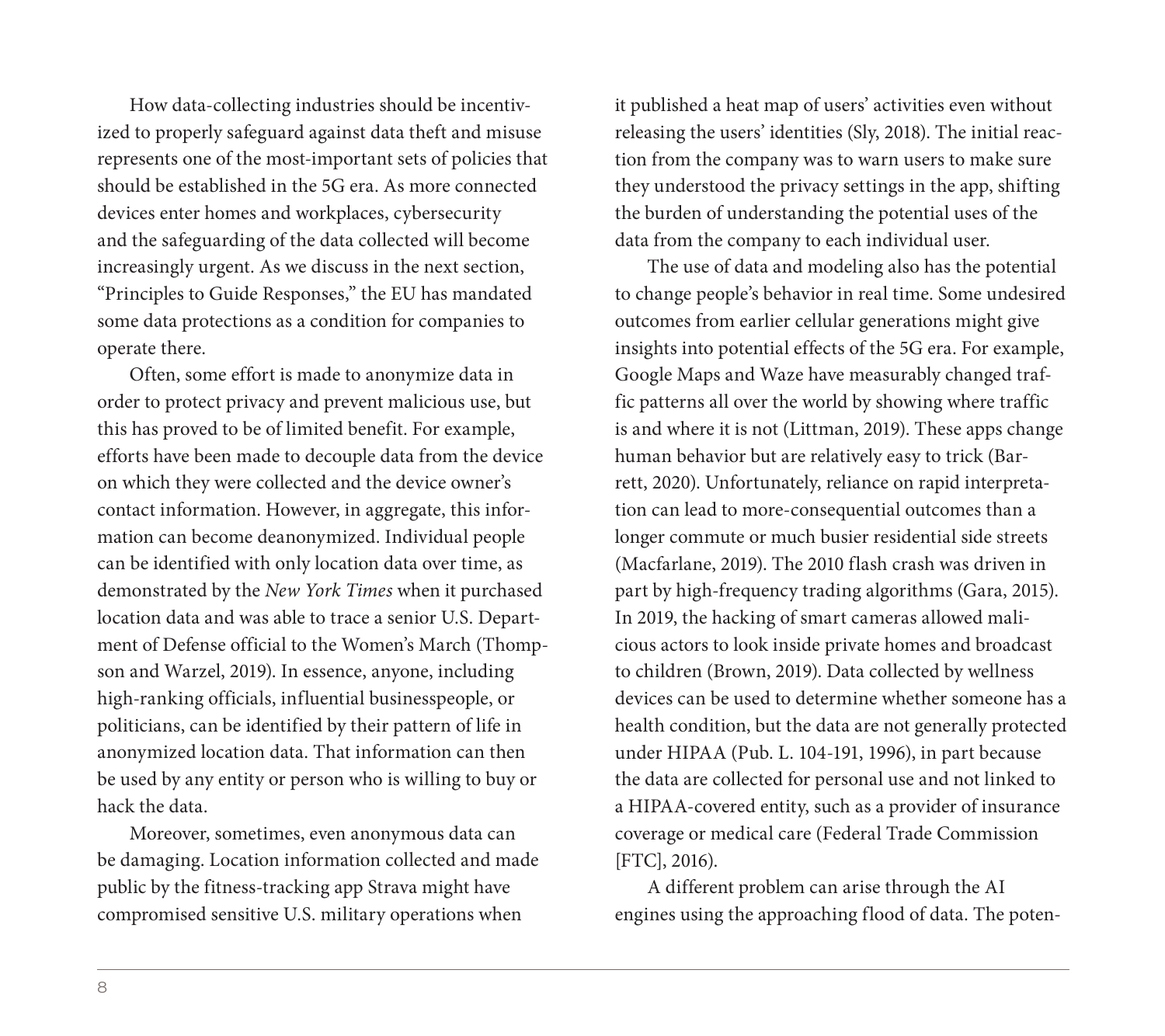Who is responsible if the government uses an opaque algorithm to make decisions that affect people's rights, such as equal protection under the law? The application of advanced AI to analyze and interpret data streams will only increase the potential for unintended, biased, or even malicious uses of data, which will often be opaque to the affected parties.

tial use of opaque algorithmic decisions that affect individuals, such as health care, insurance rates, and hiring and firing decisions, all raise questions of equity and democratic control. In 2018, a study reported in *Science Advances* showed that a model that several states used in sentencing proceedings to calculate recidivism rates was no more accurate than decisions by people with no criminal justice background (Dressel and Farid, 2018). Worse, although the algorithm did not use race as a criterion, other factors that were correlated with race were used, leading to racial bias in sentencing. This raises a question: Who is responsible if the government uses an opaque algorithm to make decisions that affect people's rights, such as equal protection under the law? The application of advanced AI to analyze and interpret data streams will only increase the potential for unintended,

biased, or even malicious uses of data, which will often be opaque to the affected parties.

Many of the technologies used now and many more projected for the 5G era rely on device-to-device (D2D) communication (Cisco, 2020). The uses for these D2D communications are vast. For many years, there has been a push for vehicle-to-vehicle, vehicleto-infrastructure, and any number of other vehicle-tosomething communications. If road vehicles can talk to each other, they can minimize their energy use, as well as overall congestion, based on road conditions and traffic flow. Surveillance from other D2D communications will also permeate into all rooms of U.S. homes. Wearable devices, such as smart watches and fitness trackers, are already common, as are smart assistants, such as Alexa. In the 5G era, these devices will increasingly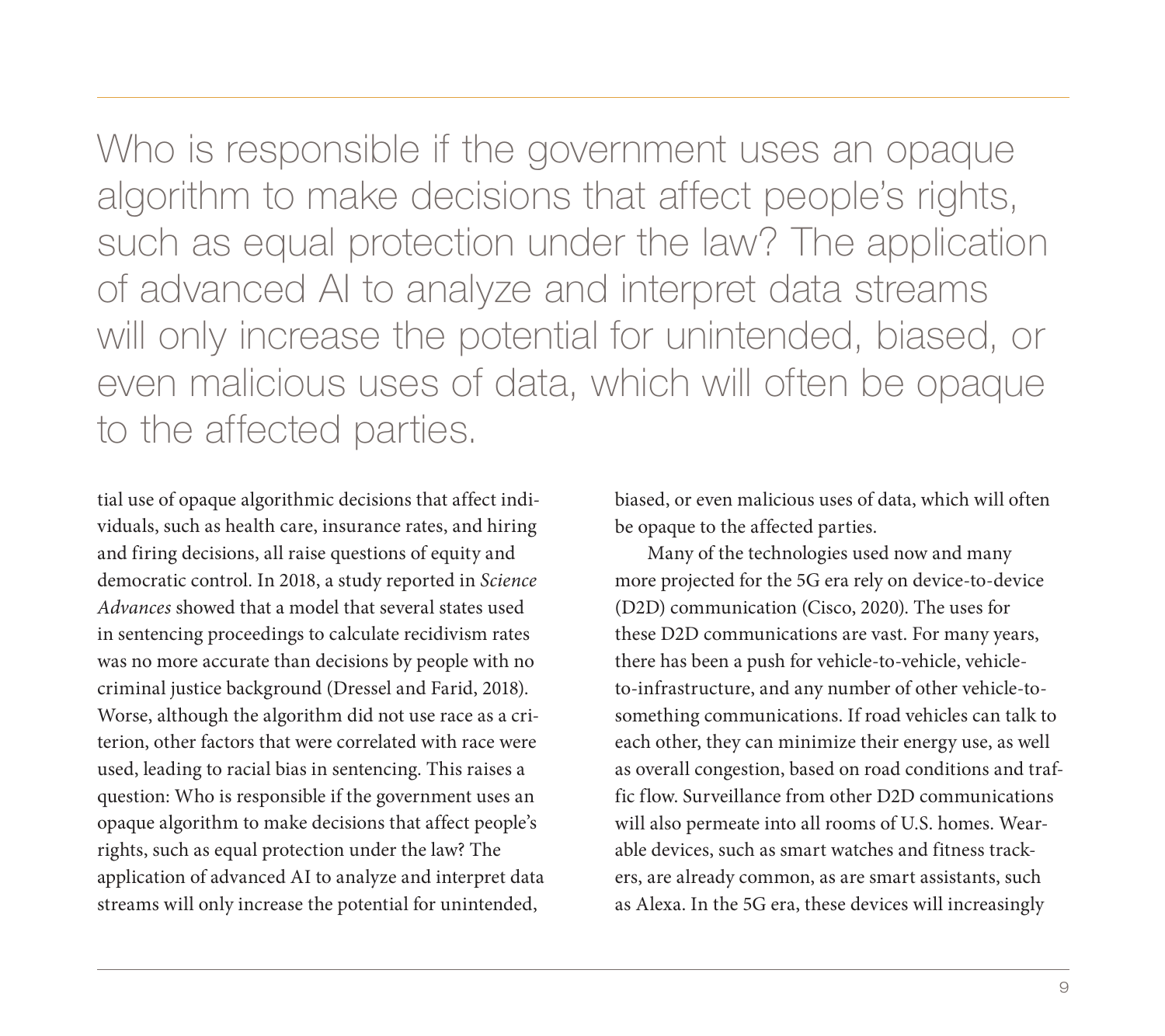talk to each other and to additional smart devices in the home. Today, the user must connect devices though Wi-Fi; in the 5G future, smart devices will automatically connect directly to the 5G network without a guarantee of an off switch. They already listen to conversations even when users have not asked them to or acted to turn them on—again raising privacy concerns (Haselton, 2019).

The ability to analyze someone's intimate pattern of life based on their connected devices already exists, but it is unclear whether the firms gathering the information currently have the capacity to analyze and make full use of all of the existing data. In the current legal and policy structure, a company may repurpose all of the data collected in one's home, and one's continued use of the device implies consent to the terms of service (ToS), including that repurposing. This is an essential part of the current economics of app development: A free app is not free to produce and support—apps are free because the maker can monetize the data that the app collects. And, of course, discontinuing use of a device or app does nothing to get the already-collected data back. The changes that the 5G era creates are the volume and nature of the data to be collected and exploited. Each new type of Internet of Things sensor with increased bandwidth and interconnectivity will create new dimensions to the information collected.

The question is whether this onrushing technology is akin to a force of nature that societies must simply endure the best they can or whether it is something societies can and should channel and control. We found that some clear choices are available, even when a society is under a pervasive, unfamiliar threat like they are today with the COVID-19 pandemic. A country can explicitly decide on the limits of data collection, the rules for holding and analyzing data, and the potential uses for the results of those analyses.

#### Principles to Guide Responses

In recent history, the ethos of the technology industry, as made famous by Facebook, has been to "move fast and break things." Companies have moved forward with minimally viable products, introduced new features, and allowed accidents to happen while seeking forgiveness later. An example of this ethos is the history of adjustments to Facebook's functionality and privacy policies (Romm, 2019).

With the increasing volume of personal information available for exploitation by a large number of morediverse organizations, it is important that communities and governments make decisions now about the tradeoffs they are willing to accept—between the potential benefits and the risks associated with widespread mobile surveillance—ideally before the information is collected because, once out there, data cannot be taken back. To date, most privacy regulations in the United States have been applied to specific types of data in certain contexts. For example, HIPAA created rules and regulations for insurance and service providers governing the protection of health information, while the Privacy Act of 1974 (Pub. L. 93-579) prohibited transmission of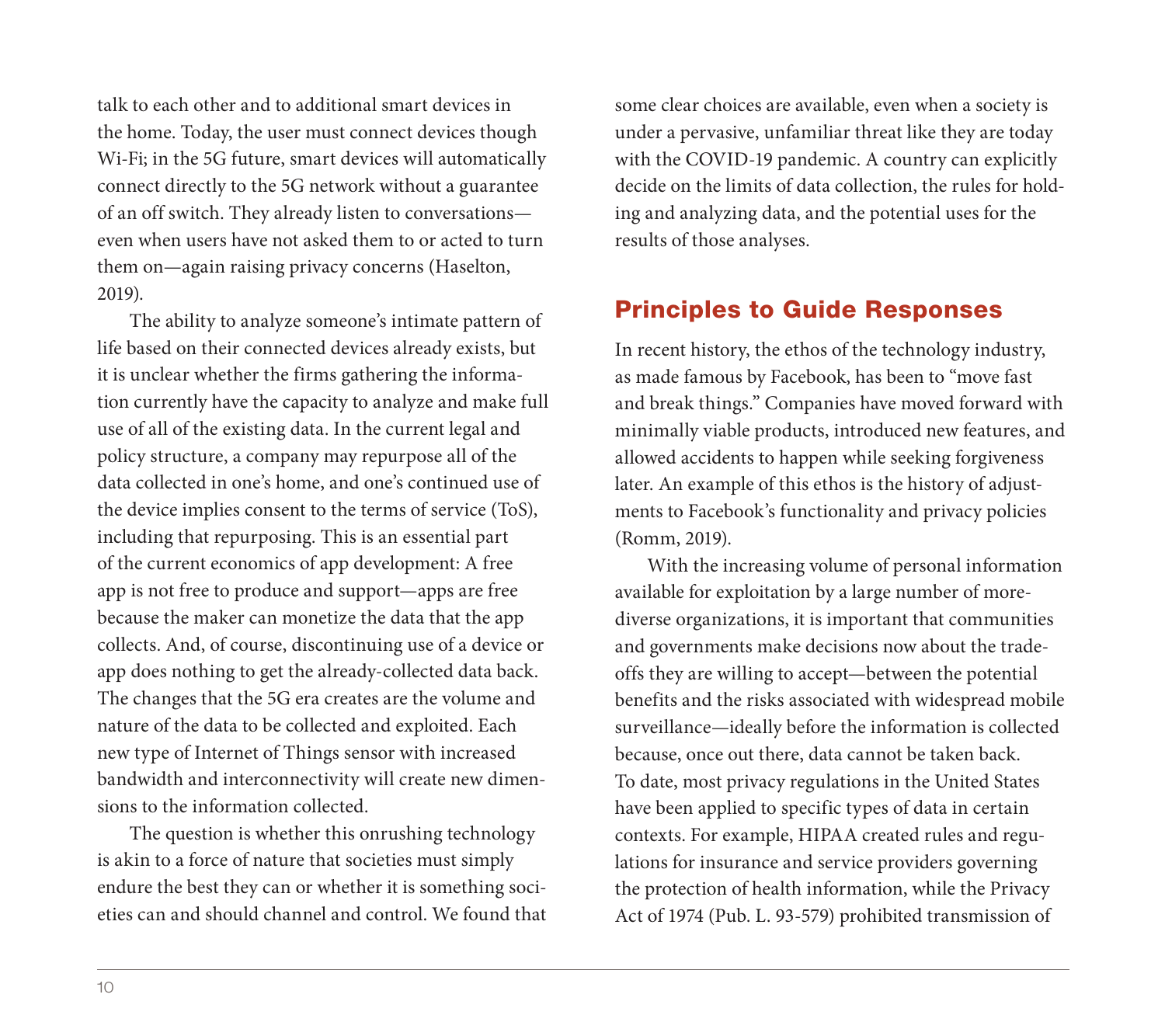We propose a basic principle: that the beneficial uses be identified, well defined, and agreed upon *before* data are collected or new analysis is conducted.

personal information between federal agencies without the person's permission. So far, there have been no broad federal-level decisions on what privacy protections consumers should have, aside from a few specific data types, such as credit, financial, and health information, and often these laws cover only specific entities, with the same data collected by other entities or means not covered.

In light of the forthcoming 5G era and, with it, the increased collection of data covering all aspects of people's lives, we propose a more structured approach. Specifically, we propose a basic principle: that the beneficial uses be identified, well defined, and agreed upon *before* data are collected or new analysis is conducted. This principle also allows—and, in fact, demands—that the related ethical questions be broadly discussed in some structured manner before a system is implemented.

For new applications and exploratory research, some initial simultaneity of data protections and collection might be possible. The COVID-19 contact-tracing algorithms we discuss in this report are a particularly salient case. Other important examples include other medical and law-enforcement research. Google is now mining

millions of patient records with the goal of improving patient care and is developing an AI-based system to improve cancer diagnoses (Abbott, 2020). And, as previously mentioned, AI companies have prototyped systems to generate alerts for law-enforcement agencies ("Utah Police Look to Artificial Intelligence for Assistance," 2020). The current status quo favors very little in terms of safeguards of exploratory research with personal data, but such applications should be testable with limited data sets, carefully established safeguards to protect privacy, and appropriate human supervision of algorithm operations and uses. Most importantly, these limits and applications should then be reevaluated once their benefits and risks become better understood, in order to perhaps ease the limitations or add further restrictions. We see this as a framing of the questions of costs, risks, and benefits of the use of data, so we must immediately confront the two very different sorts of judgments: the ethical ones that determine which costs, risks, and benefits are relevant and the scientific ones for estimating the chosen factors (Fischhoff, 2015).

Although typically much attention is focused on scientific or technical analyses for 5G, the ethical issues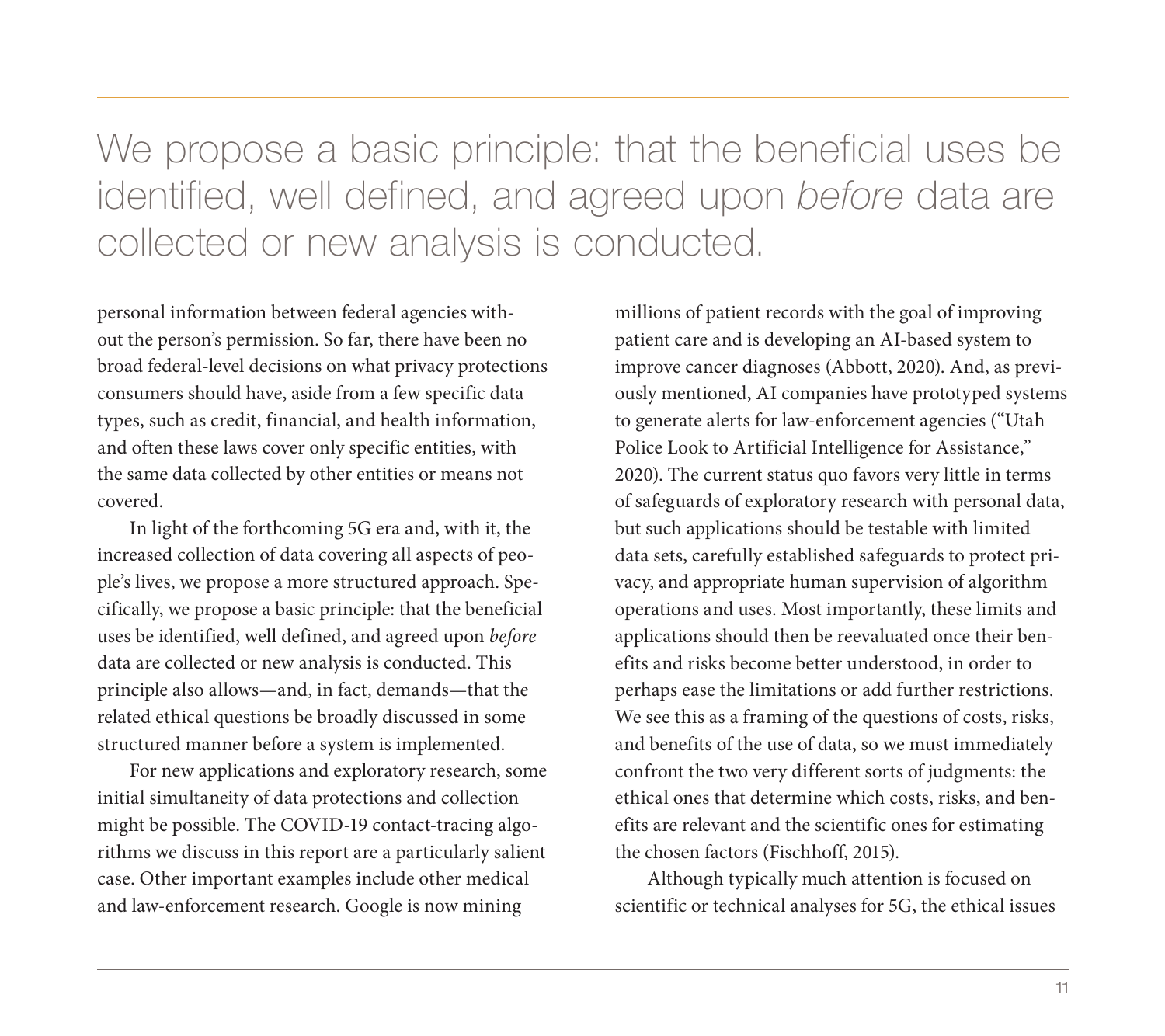This approach with a diverse public can be possible only if the burden of proof is explicitly—and continually on those proposing to gather and use data for some purpose that is beneficial or financially advantageous to them.

are far more complicated. The ethical issues surrounding privacy and data use are not new, but the adoption of 5G and the increased bandwidth for connected devices in combination with edge computing and an increase in the use of algorithms to make decisions create a turning point in the magnitude of the data available. Many questions are important to consider, including what privacy users should have and what rights they have over information about them, their movements, and their activities. Although these concerns apply most directly to the devices someone chooses to use themselves, the implications extend to the decisions the people around them make. In May 2020, a judge found that one does not have a right to not have one's image taken in public by someone else (Cramer, 2020). If someone else's device is tracking you, without your consent, did you imply consent by being in public? These issues are difficult, not only because analysts thinking about such issues must explicitly explain their choices and rationales for what is of concern—although they do need to do that—but also

because of the related need to involve diverse stakeholders in reaching a decision.

The imperative to involve the relevant stakeholders in any assessment of risks, costs, and benefits is now simply a part of the process, even embedded within the relevant global standard, International Organization for Standardization 31000 (International Organization for Standardization, 2018). The problem for the risks and benefits associated with the 5G era is that the stakeholders include the general populace, increasing the challenges involved in having meaningful consultation to define the "right" choices and even communication about those choices.

Another way to conceive of this is that, in the 5G era, the public needs to view these decisions as having what we call *perceptible legitimacy*. Otherwise, the decision risks being seen as the product of isolated elites—technical or economic—and so risk rejection by large parts of the public. This means that the public must meaningfully be involved in deciding the ethical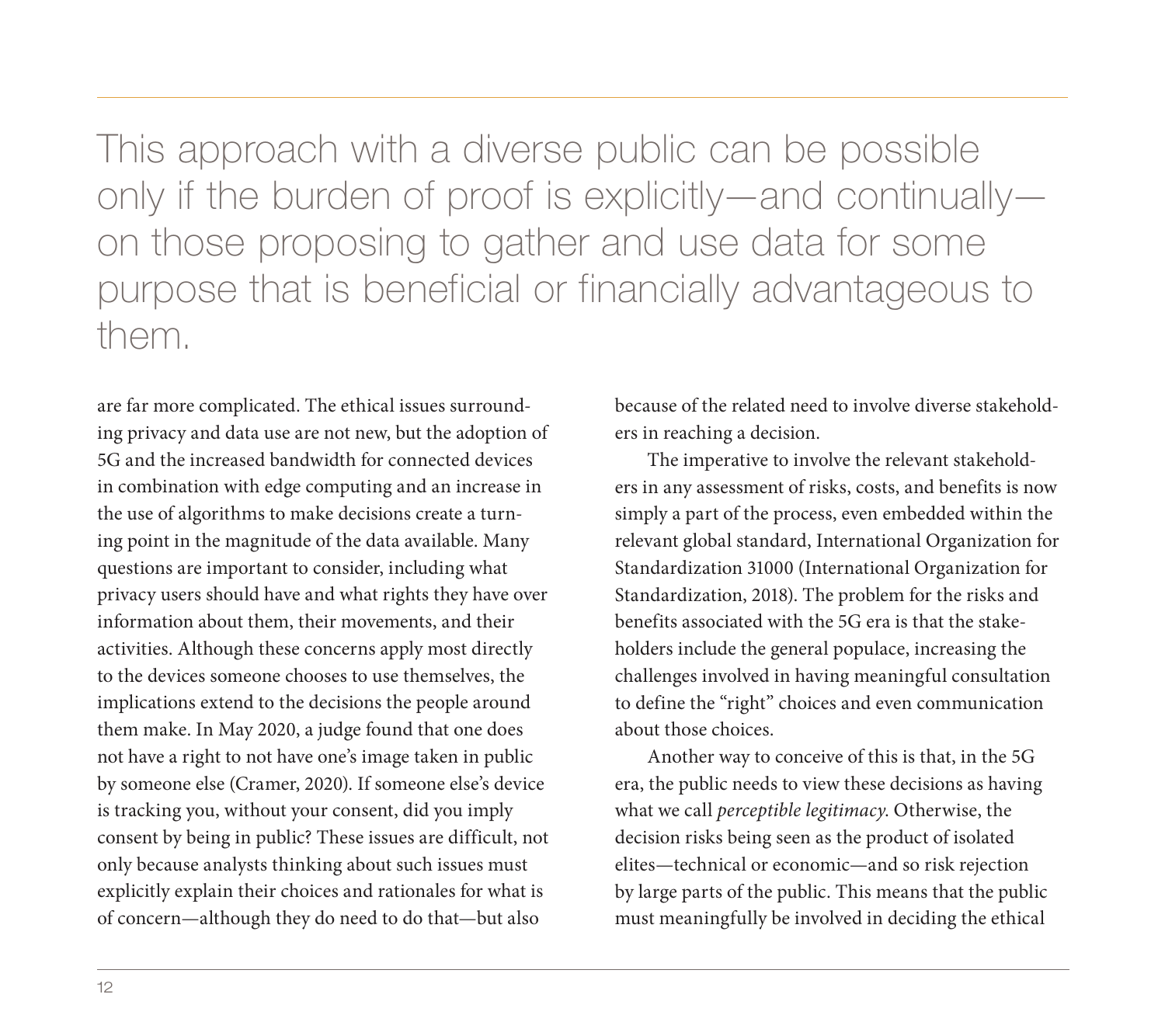questions—notably, what is included as risks and benefits and how they are defined.

One way of handling this, described in the literature, involves an explicit plan for iterating with the stakeholders at each stage in the process (in which formal elections and voting are one example of an iteration). This is inherently in contrast to the "move fast and break things" ethos the technology industry has adopted. This approach is admittedly complex and onerous, which might not be easily implemented. We describe this methodology to illustrate a counterpoint to the current approach to data collection and use in the private sector, not to imply that it is the only or best approach.

We believe that this approach with a diverse public can be possible only if the burden of proof is explicitly and continually—on those proposing to gather and use data for some purpose that is beneficial or financially advantageous to them. If that is explicitly true from the initiation of the analysis through to the monitoring of the use of the data, members of the public can see that their interests, however defined, can be protected. A key characteristic of this type of iterative risk assessment is clear communication of assumptions, limitations, and associated risks.

Most importantly, this up-front shifting of the burden of proof requires articulation and agreement on the ethical questions about what potential risks should be considered. The alternative, allowing data use and waiting to adjust once a problem arises, risks a familiar pattern in which the ethical questions are not faced until someone notes a problem. The fact that some use would

then be established, presumably with gains for some party, could produce either a time-consuming disagreement on the ethical questions, frustrating those who see a problem and threatening the perceived legitimacy of the entire process, or the imposition of an ill-considered, draconian "solution" that sacrifices all the economic gain. Neither is even close to ideal, but steering between these two options takes care and attention.

In a sense, this is much like environmental regulation, in which a community demands some consideration of detrimental environmental effects of a development before committing to a project. Of course, this could also lead to delays that threaten a project, even if it eventually obtains permission. In one such example, the construction contractor threatening a potential stoppage in construction of the Purple Line mass-transit system in Maryland, claiming that this is in part because of the costs of delays in obtaining environmental permits (Shaver, 2020). The potential for such delays, and the presumably accompanying economic loss, is another one of the risks that must be considered in this process.

#### Potential Outcomes

The process described in the previous section can produce a wide variety of outcomes to be monitored. Here, we sketch a few to illustrate the breadth of potential outcomes.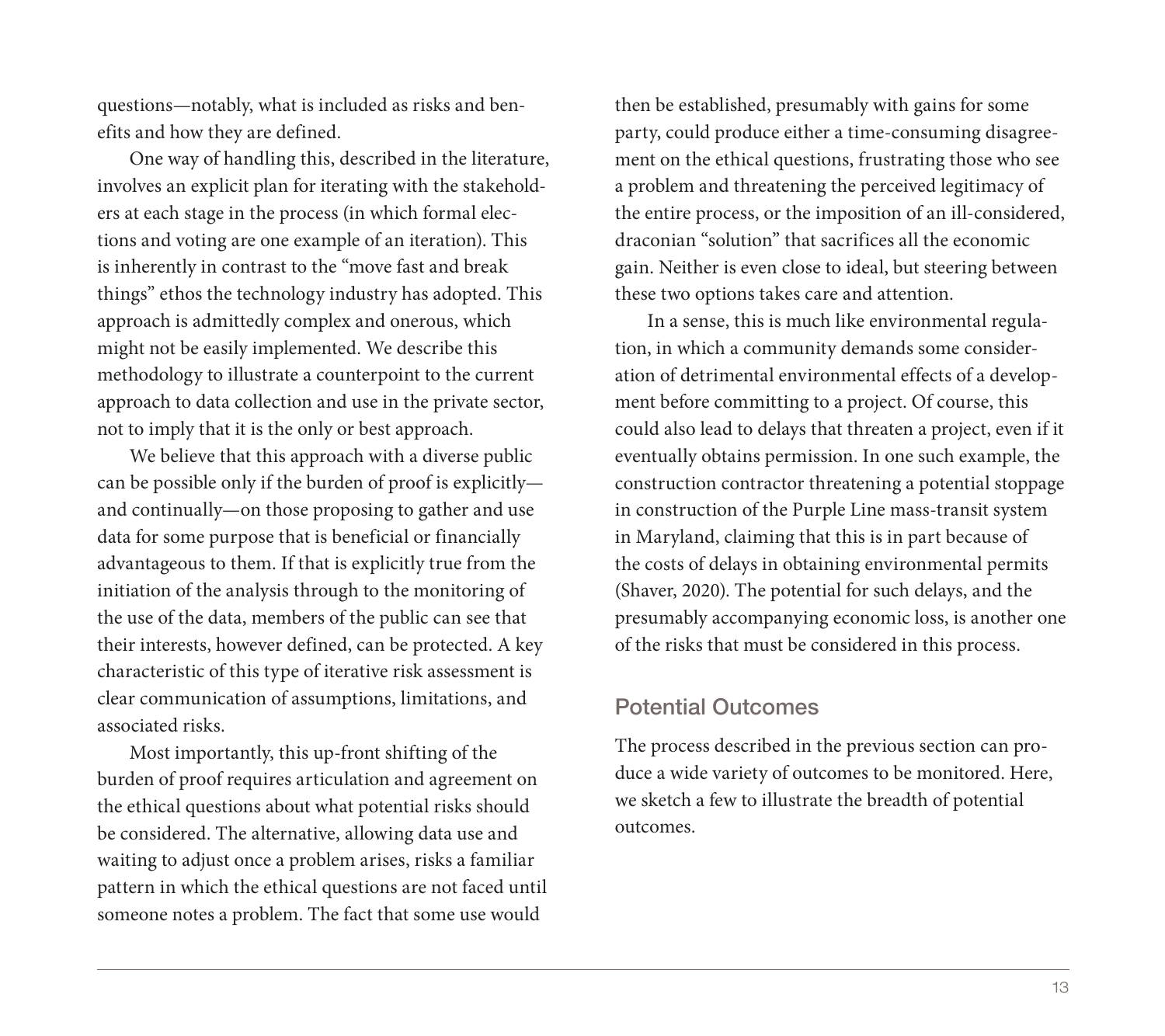One option that could be adopted would be having industry self-regulate. This would rely on voluntary guidelines adopted by the industry that is gathering and using the data—a form of self-governance.

#### Self-Governance by Technology Companies

The model of evaluation of technology described previously is a model in which the federal government would take the leading role in convening stakeholders and setting privacy norms. One option that could be adopted would be having industry self-regulate. This would rely on voluntary guidelines adopted by the industry that is gathering and using the data—a form of self-governance. Indeed, there have already been some attempts at these sorts of arrangements.

The FTC has previously recommended legislation that would allow consumers access to the information that data brokers collect and that would improve transparency for consumers while urging industry to implement self-regulatory measures (FTC, 2014). In the further development for a model in which the primary mover is technology companies' self-governance, a different risk framework might be necessary. One example of such a risk framework for self-governance is described in *Ethics and Data Science* (Loukides, Mason, and Patil, 2018). In it, the authors identify five categories, or five

Cs, as guidelines to consider before building a data product: consent, clarity, consistency, control (and transparency), and consequences (and harm).

*Consent* refers to building trust with the people who are providing the data. The current standard operating procedure is to use acceptance of ToS as evidence of consent. Mistrust in ToS is not misguided: ToS are not the product of a negotiation but rather a one-sided agreement in which each user consents to let the product maker do what it wants with the data it collects.3 And product makers can and often do unilaterally change these agreements. Because full participation in modern U.S. society relies on access to these technologies, consumers do not usually have a true choice about whether to use a particular product. This assumes that consumers even *give* consent; in fact, currently, many companies profit by collecting, using, and selling data without ever obtaining explicit consent. Credit reporting agencies are an example of companies that collect, use, and sell personal information without explicit consent.4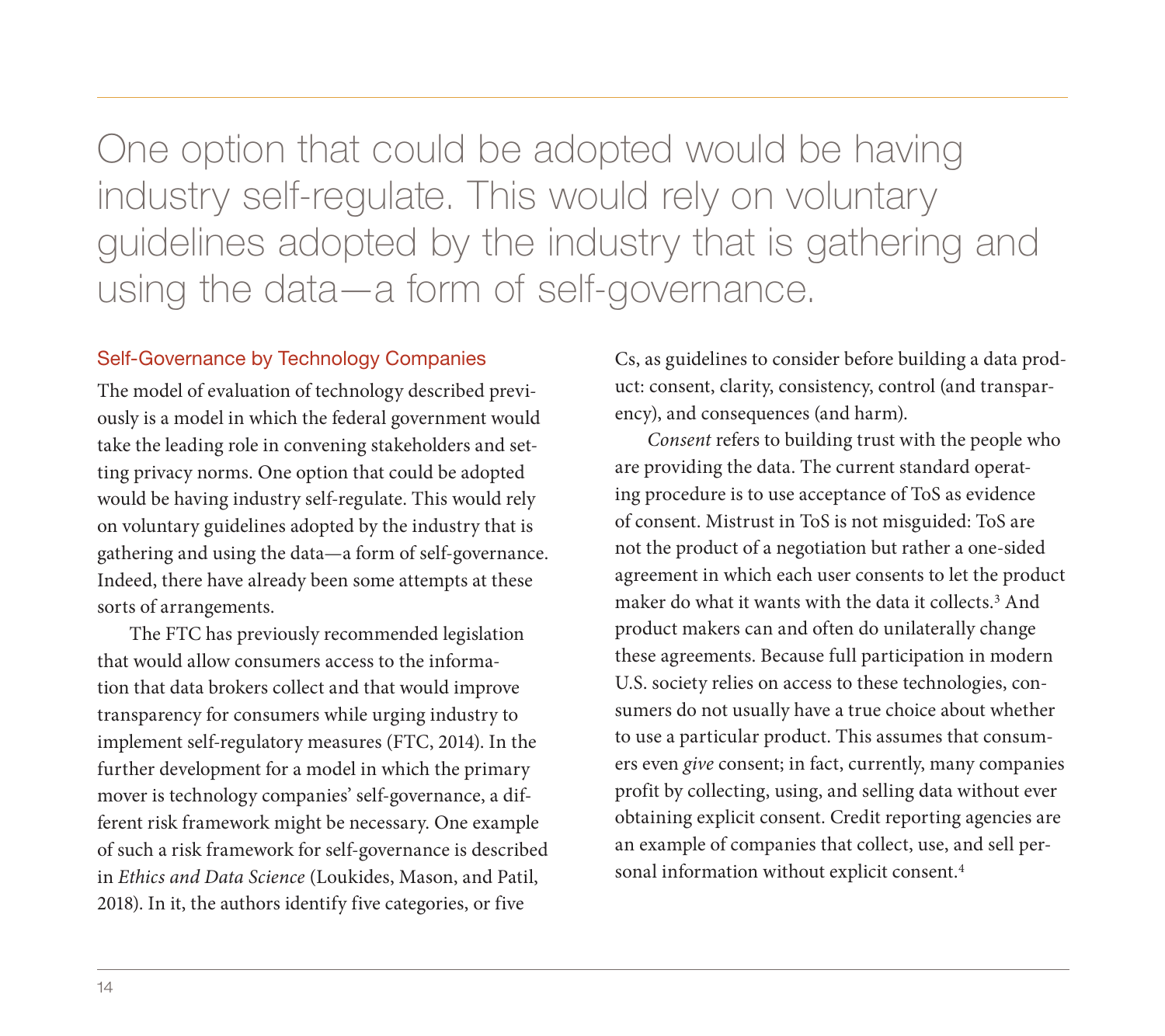# Five Cs are guidelines to consider before building a data product: consent, clarity, consistency, control, and consequences.

Related to consent is clarity about the activity (and consequences) to which one is consenting. In the current framework, the ToS to which a consumer agrees is written in legalese, and studies have shown that only 9 percent of people bother to even read ToS prior to installing an app—presumably, even fewer fully understand what is written (Deloitte, 2017). A party cannot obtain meaningful consent if the party consenting does not understand the terms to which it is agreeing.

Consistency and trust are tied together because, if a company is not consistent, it does not build trust with its consumers. An example of a company that has lost trust because of its lack of consistency is Facebook, which, through several scandals, including Cambridge Analytica's use of its data and lack of consistency in addressing misinformation campaigns, has damaged the trust consumers place in it (Weisbaum, 2018).

*Control and transparency* refers to the amount of control the user has over their data; what data, control, and transparency are provided and collected; and how the data are used. Laws, including the GDPR in the EU and the California Consumer Privacy Act (Cal. Civ.

Code Title 1.81.5), have made efforts to legislate the control consumers have over their data.

The final C is *consequences*. There have been innumerable consequences for the collection and use of data, most of which had not been considered by the original technology developer, nor were the associated risks considered in the planning of the technology. It is also worth noting that, historically, the organizations with the economic incentive to move ahead have not done the best self-policing of their products, as seen with Facebook.

An important aspect of adopting this or any form of self-government is the explicit monitoring step above, the last in the organized process. Compliance monitoring is properly a governmental function and, because of the interstate and international nature of networks, one most appropriate for the federal government to perform. The federal government must continue to monitor the agreed-upon set of ethical issues and report regularly and transparently to all stakeholders, including members of the public who use or are affected by the technologies. This monitoring both provides an incentive for firms to abide by the guidelines and reassures all stakeholders that the outcomes are acceptable—or that, if they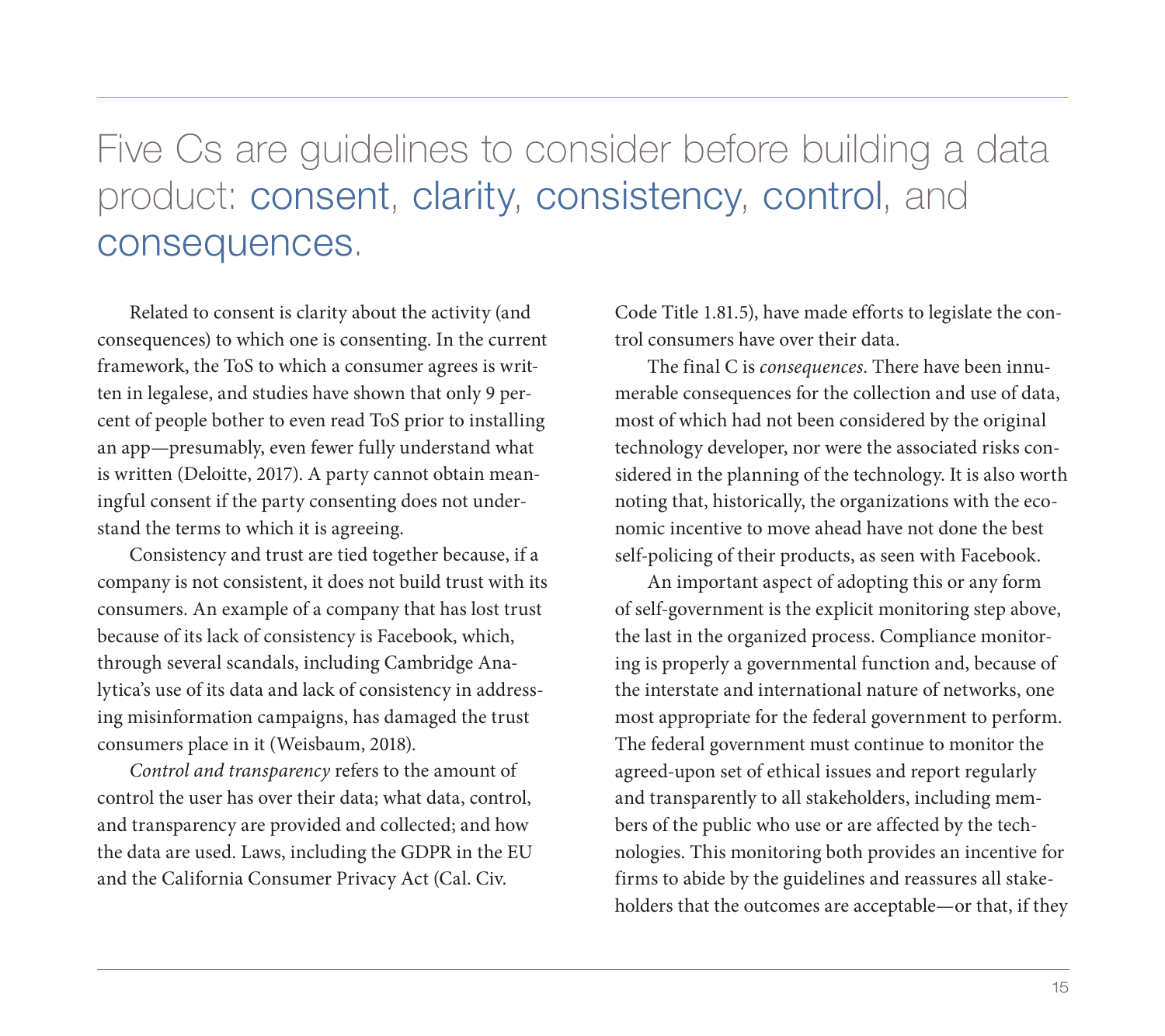In one model of data ownership, people could continuously own their data but be able to grant permission, for only certain uses, to a firm or firms.

are not, the government will revisit the process above to consider other outcomes.

#### Alternative Models of Data Ownership

Another potential outcome would be a policy change for who "owns" the data collected on individuals, likely requiring some legal and regulatory changes. This could be accomplished in any of a wide variety of ways, with differing implications for the firms and for individuals, particularly in the context of the control and transparency described in the discussion of self-governance. Currently, a firm owns the data it has gathered on an individual, largely with few restrictions and little responsibility to the people involved. But this is not the only possible framework.

In one model of data ownership, people could continuously own their data but be able to grant permission, for only certain uses, to a firm or firms.<sup>5</sup> This could be combined with requirements limiting the further dissemination of the information and with security requirements for holding the information. The latter might even be backed up by insurance against economic losses if, for example, financial information were used to steal someone's retirement accounts or social security benefits. In this case, all earnings from the use of the data would continue to accrue to the firm. One important complication of this model is an owner's right to withdraw permission for the use of their data. This would be a difficult and expensive rule for firms to implement—a risk that the overall process must consider alongside privacy concerns. The data would have been aggregated in different ways and used for other purposes already.

Alternatively, perhaps people could sell some or all of their data, granting some broader rights, such as allowing ads from many firms but for some (probably micro) payment. This would then again be combined with binding restrictions on other uses of the data, on security, and so forth, as in the prior example. Also as with the previous example, the potential loss of economic value if too few people sell their data should be acknowledged and considered.

#### Rights for People to Know About and Control Their Data

Another framework for data ownership could be a larger change in the basic legal structure involving personal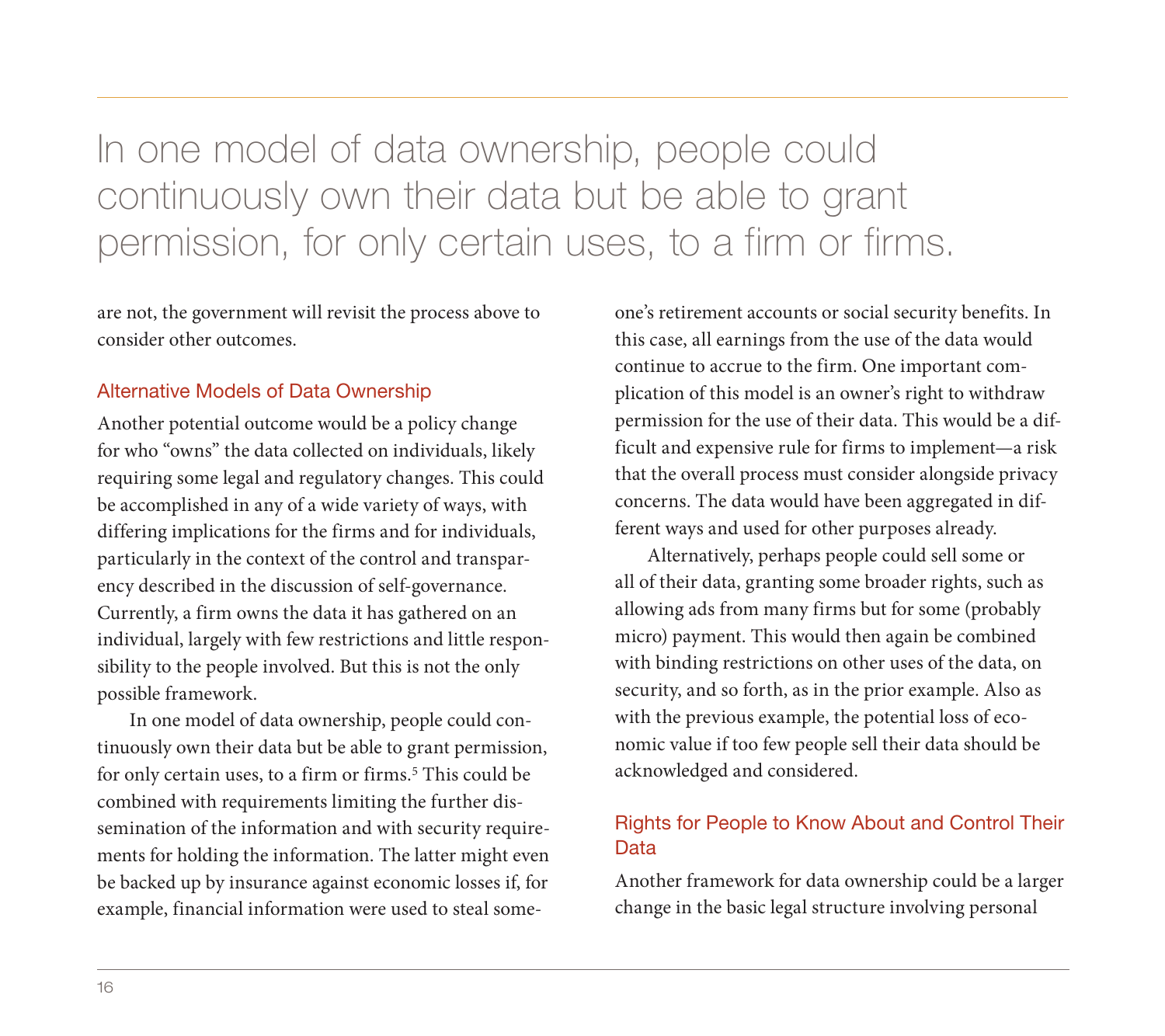Another framework for data ownership could be one in which people have fundamental rights to know about the data collected about themselves and have some power over the use of those data.

data. The most sweeping change would be one in which people have fundamental rights to know about the data collected about themselves and have some power over the use of those data. For example, the United States could adopt a framework similar to the EU's GDPR. The GDPR requires that some personal data be deleted upon request of the subject of the data (Wolford, undated). However, the GDPR has proved difficult to enforce, in part because the lead regulator is the EU country in which the data-holding company is headquartered.

All these cases, and others that one can imagine, need to resolve some common questions, such as the allowed access for law enforcement to any personal information and the conditions for that access; the allowed access of the news media to some information, such as images of protests that might allow people to be identified; and the nature of any penalties for failure to secure personal data, perhaps dependent on the use or misuse of the data. All of these should be uncovered and identified early on, in the preliminary analysis and riskestimation steps of the process, and this fact illustrates

only some of the wide variety of stakeholders who must be involved.

For this report, we cannot determine the "right" or "best" outcome because that will necessarily be a societal decision, driven fundamentally by the ethical issues of privacy and overall societal well-being. Without a broad, societal decision, any outcome will lack the necessary base of support to be sustainable. And without a sustainable policy, the United States risks policy uncertainty and perhaps instability—forfeiting the economic promise of the 5G era while still incurring damaging uses of the data.

#### COVID-19 as a Case Study

There is a particular relevance to this process because the United States now faces both an urgent challenge and a unique opportunity. As of December 28, 2021, COVID-19 is known to have sickened nearly 53 million people in the United States and killed more than 818,000, with the threat of future mutations and waves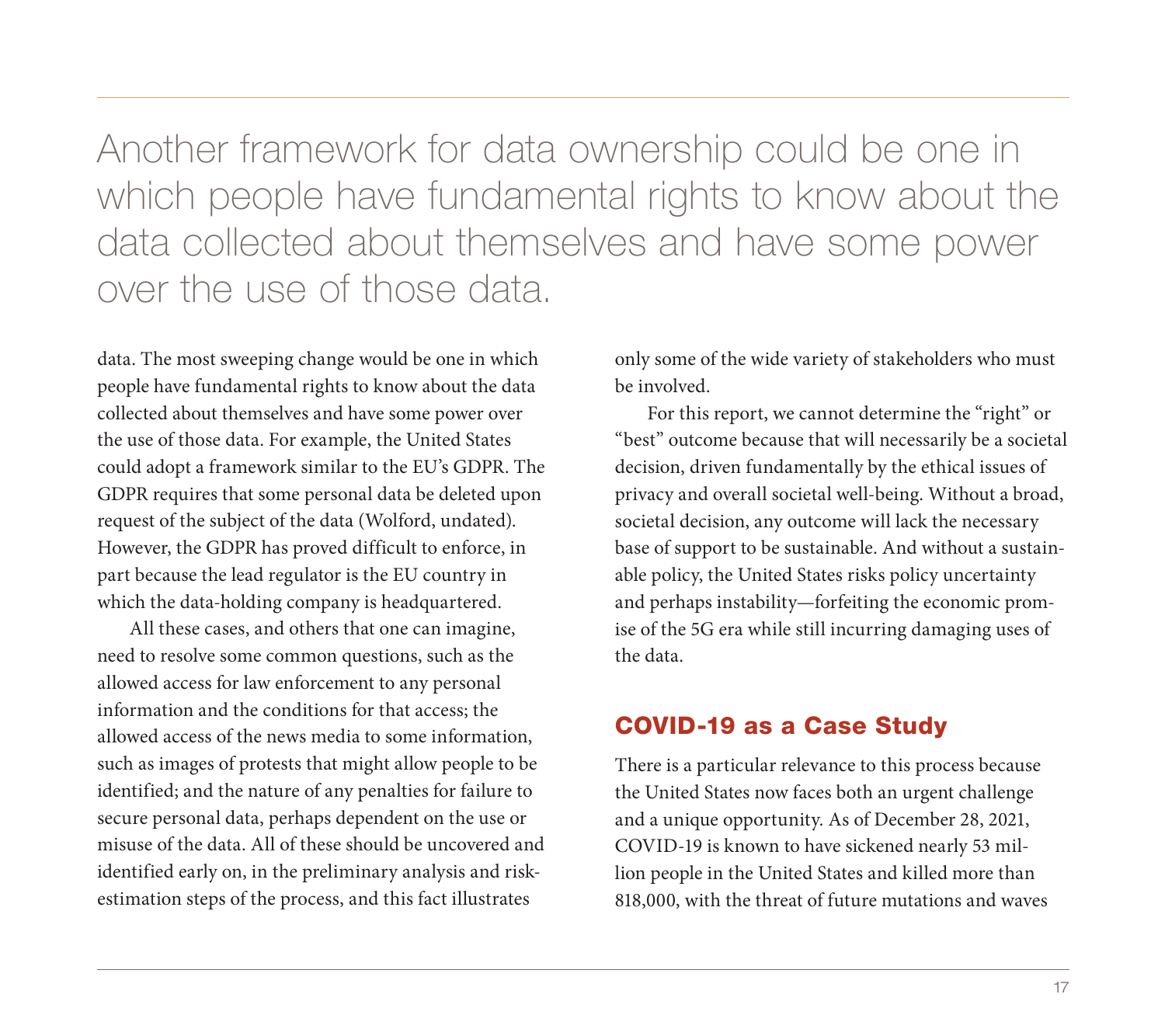pending and the numbers probably being higher than those given because of testing scarcity and undiagnosed deaths and cases (CNN, 2021). When in crisis, people are often more willing than they might be otherwise to accept extreme measures for safety and security, so the trade-offs that a community is willing to make during the pandemic will have long-lasting effects on how it implements technology. Because the United States is currently in a time of upheaval, it is likely to enter the 5G era with even more-intrusive surveillance and fastchanging technology than it otherwise might have. This is a fast-moving area of public policy, with many recent reports and analyses (e.g., Mello and Wang, 2020; Darby, Louie, and Matheny, 2020). Our work emphasizes that these concerns should be addressed in the broader context of the 5G era, with the current pandemic serving as both an urgent reason to consider the issues and a striking example of the general problems that society will soon face.

The pandemic has already had direct effects on the gathering and use of personal data—notably, in China and Europe. At the same time, the enormous effects and uncertainty induced by the pandemic have made this a time of unusual fluidity in social and political behavior. The pandemic has shaped how people view the roles of these technologies. As the virus rapidly spread across the globe, people increasingly moved their work and social lives online. For many people, every interaction with someone else, every exercise class, every purchase has moved to an electronic device. Information collected by phones already shows whether populations and individuals are complying with mandatory stay-at-home and shelter-in-place orders.

The COVID-19 pandemic is a particularly important turning point, not just because of the threat but also because of the unprecedented executive powers available by the declaration of both a national health emergency and a national emergency. This could be the most consequential time in modern history to use risk assessment with stakeholders to make decisions about the implementation of technology.

Beyond their uses of existing technology, countries and companies have rapidly invested in ways to track COVID-19 using surveillance and data. The use of this technology might well be an example of people being willing to give up privacy concerns for the greater good, to allow the weakening of isolation measures and to prevent themselves from becoming ill. In hopes of tracking COVID-19 outbreaks, countries all over the world have implemented various forms of electronic technologies to first track and then enforce quarantining and selfisolation measures, as well as to trace contacts of infectious people when lockdowns are not in effect. All these options are natural ones for the United States to consider as well.

Beyond the initial lockdown in Wuhan, China quickly implemented a strict mobile app requirement. To engage in normal activities, such as entering a hotel or taking a train, each person must present their phone to show their color-coded status of green, yellow, or red. The app tracks the user's location and purchase history and changes their status based on possible contact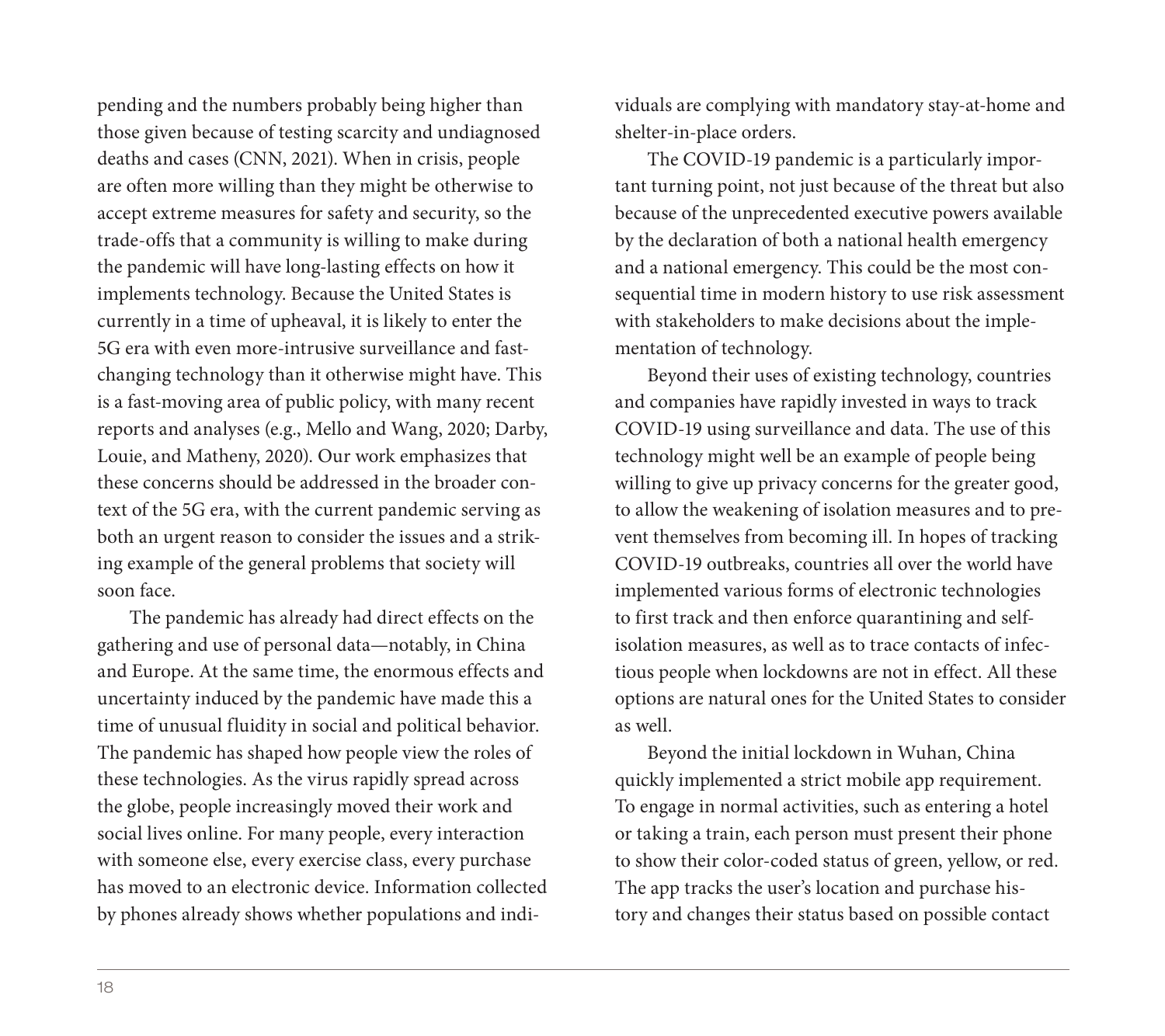In hopes of tracking COVID-19 outbreaks, countries all over the world track, enforce quarantining and selfisolation measures, and trace contacts of infectious people.

with COVID-19 cases. The algorithms underlying the Chinese app are opaque, and it is unclear how the information is collected and how a color status is assigned (Mozur, Zhong, and Krolik, 2021). In Hong Kong, international travelers arriving in the country are required to wear electronic wristbands that also interface with an app and so monitor compliance with a two-week quarantine order (Saiidi, 2020).

The Republic of Korea has utilized data from electronic transactions, mobile phone location, and surveillance video streams to contact trace (Fendos, 2020). Detailed information about the locations, activities, and behavior of confirmed-positive patients are made public to allow others to assess their risk. The system has been successful in identifying and isolating outbreaks but at the cost of personal privacy. The system has been criticized for the level of personal detail provided in publicly released information. An outbreak in the Seoul party district highlights important privacy concerns; the information released about positive cases could identify members of sexual- and gender-minority communities,

which could deter potentially exposed people from seeking COVID-19 testing (Kim, 2020).

How might contact tracing have been implemented more impactfully in the United States? Even putting aside the issues of privacy, duration of storage, and use of the information collected, other, quite practical issues remain. One in six Americans does not have a smartphone, and, of those who do, only 70 percent say they are willing to use a contact-tracing app; many cite privacy concerns. Another limitation to widespread adoption of this type of contact-tracing technology is the uneven levels of concern in different groups (e.g., ideological, racial). All of these represent sorts of ethical issues that need to be squarely and explicitly addressed to have a sustainable, effective policy in the United States.

Although contact tracing might be the most publicized, many health-related technologies have refocused to track COVID-19. Some existing networked devices, including health and fitness trackers, have turned to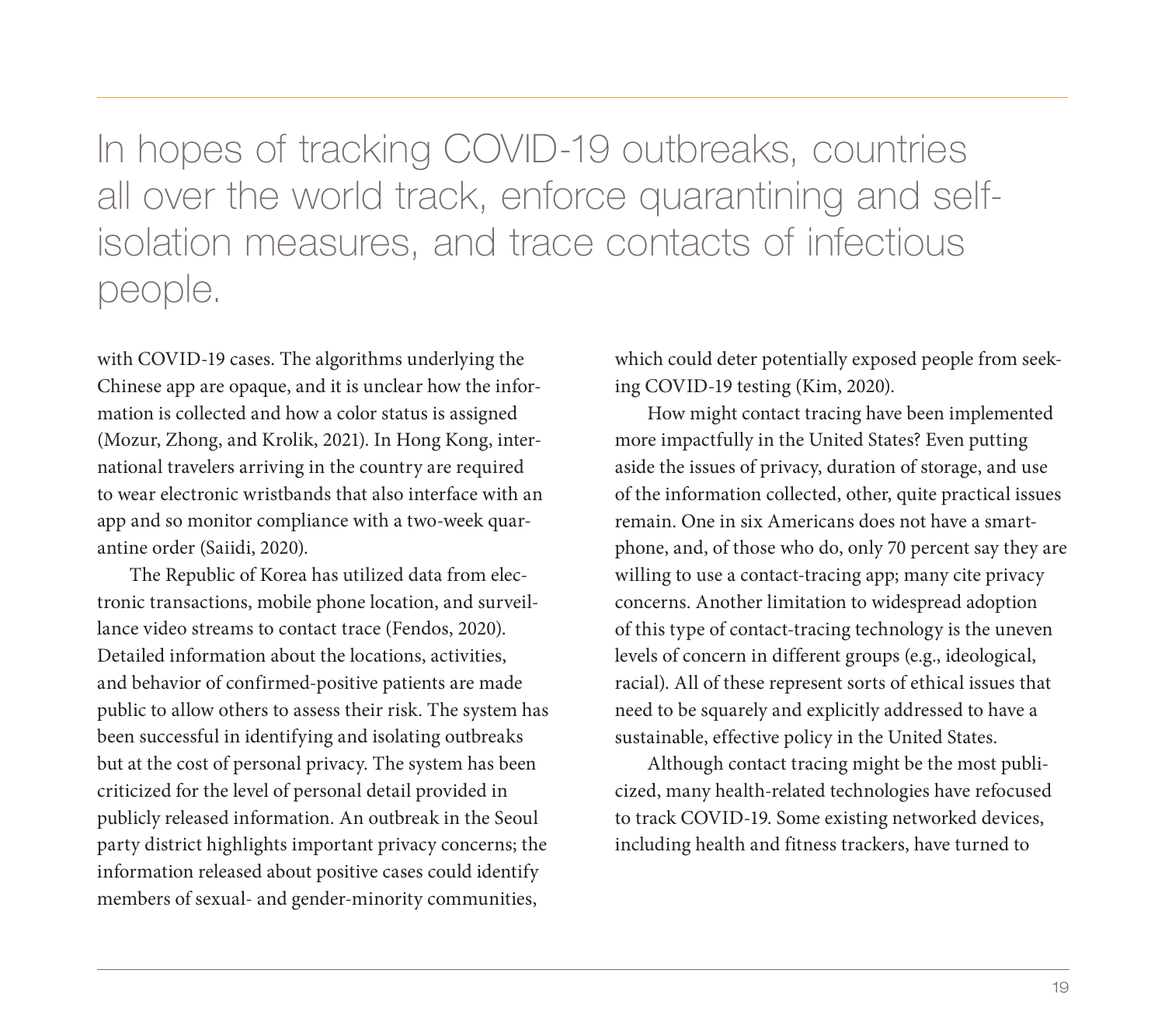Now is the time when people should rethink and more thoughtfully balance concepts of privacy, anonymity, safety, well-being, and fundamental freedoms.

using their data to track the COVID-19 outbreak. Examples include

- Kinsa QuickCare Bluetooth Smart Thermometers and Kinsa Smart Ear Bluetooth Thermometers, tools that connect to an app that contributes data to maps tracking fevers across the country (McNeil, 2020; "Social Distancing May Already Be Working to Slow Coronavirus Spread," 2020)
- the Oura Ring, which tracks heart rate and body temperature, has partnered with the University of California, San Francisco, to study whether the device can track COVID-19 outbreak patterns (Oura, 2020; Landi, 2020).

These examples are striking because they are repurposing data collected from users, are using health information that is not subject to HIPAA restrictions, and potentially link the user with a disease.

For the purpose of analyzing what a thoughtful assessment of a technology could look like, we used the example of the COVID-19 contact-tracing apps. Countries around the world have used the unprecedented Apple/Google partnership to develop contact tracing, which utilizes Bluetooth signals to measure proximity

and duration of contact between people. At the time of this writing, Apple and Google have prohibited the development of apps that use location data to trace contacts. Several government organizations have said that the prohibition limits the usefulness of electronic contact tracing (Bond, 2020).

The underlying technology of Apple/Google tracking allows Bluetooth-enabled phones to ping each other when in proximity to each other; the duration of that contact would be collected. Each phone will collect a "key" for the devices with which it has had contact. If someone tests positive for COVID-19 *and* provides that information to the app, everyone who has been in contact with that person is notified. Health authorities have access to this information for contact tracing. The intention was for local health authorities to use the application programming interface developed by Google and Apple to develop their own apps with which users could interact and for participation to be voluntary for individuals.

Now is the time when people should rethink and more thoughtfully balance concepts of privacy, anonymity, safety, well-being, and fundamental freedoms. Emer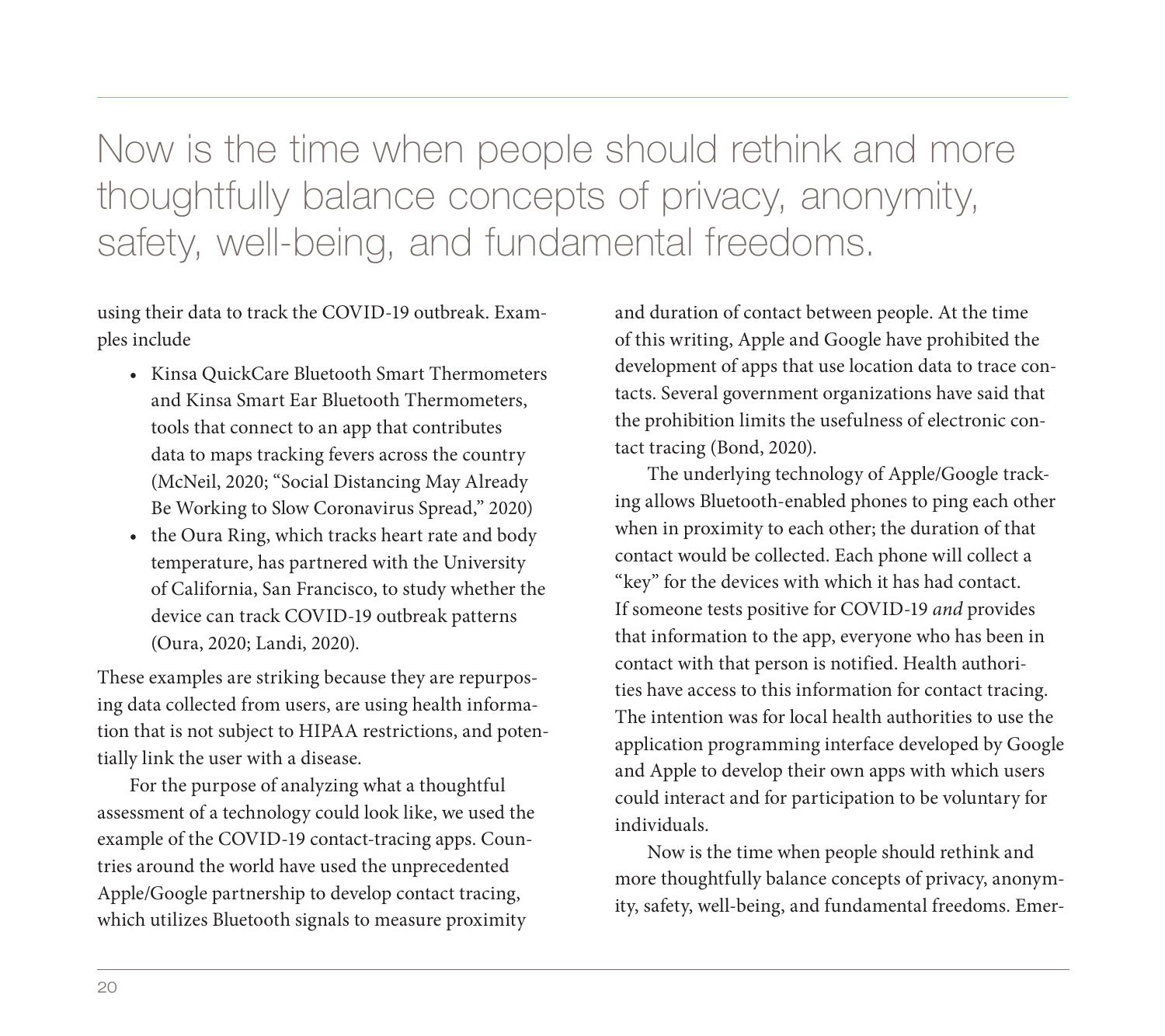gencies have a habit of suspending democratic norms, and many short-term emergency measures become permanent. The longest current national emergency declaration in the United States is from 1979 in response to the Iran hostage crisis (Trump, 2020b), and many of the measures taken following the attacks on September 11, 2001, also still remain in effect (Trump, 2020a). Many of the provisions first passed in the Uniting and Strengthening America by Providing Appropriate Tools Required to Intercept and Obstruct Terrorism (USA PATRIOT) Act (Pub. L. 107-56, 2001), including pen-register exceptions to wiretap laws,<sup>6</sup> have been broadly applied to internet communications and use. This provision allows the government to view some information, such as email subject lines and metadata, without a warrant. This is all to say that the decisions made during crisis have long-lasting effects, so people should consider this when deciding what norms they are willing to accept.

We believe that a thorough assessment of contacttracing apps could and should use the above framework to help policymakers decide whether the potential benefit of a technology outweighs the associated risks. The assessment should, as above, include all relevant stakeholders from the companies developing the apps, government agencies, public health officials, and users, as well as those who might be negatively affected by the technology.

To illustrate the difficult issues that the process must confront and distinguish, we applied the five-C framework described above to a few alternative approaches for contact-tracing apps. For purposes of illustration, this

analysis need not be specific to the current COVID-19 pandemic. Consider how public perception of risk—and emergency measures taken by government authorities might change with higher infection and mortality rates. Indeed, this framework could also be applied to diseases that would pose substantially higher risks to life and health, not just to a potential second or third wave of COVID-19.

#### Consent and Clarity

A user cannot legally consent without understanding the terms to which they are consenting. Contact-tracing apps should therefore be explicit with users about the information collected, how it is used, and how their privacy is or is not protected. Clarity of this information for the user will likely affect public trust in adoption of apps and thus the effectiveness of electronic contact tracing.

#### Consistency (and Trust)

So that users can trust that information is being used in the way in which they have agreed, an app's purpose and description should not be changed without prior notification to those users. For example, various concerns would arise with contact tracing. Information about the people with whom each of us comes into contact and the duration of the contact is sensitive. It reveals the identities of people with whom one works and socializes. For example, one could imagine that a corporation that seeks to prevent its employees from unionizing might use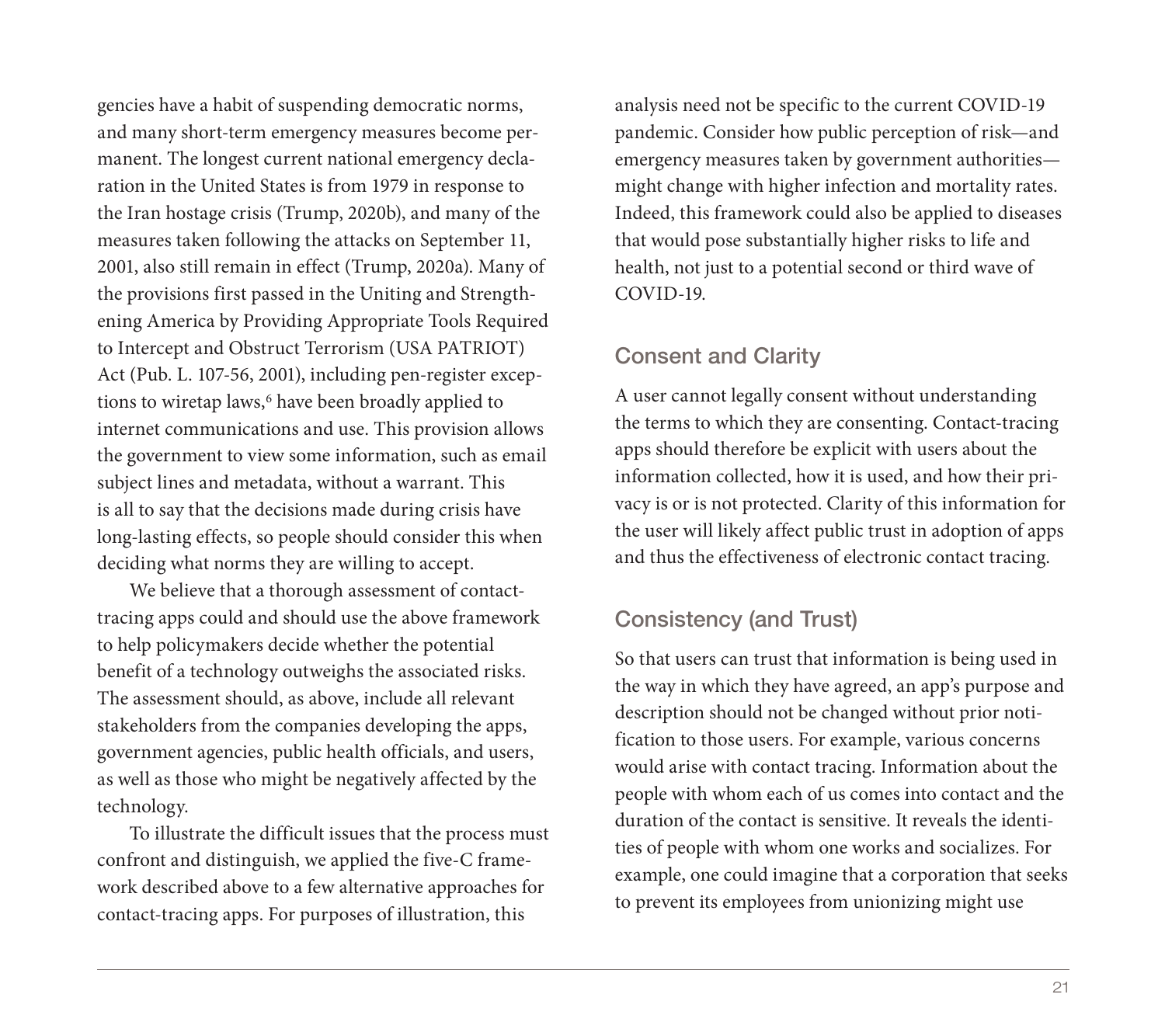information from apps that track the people with whom organizers interact. By knowing the duration of the interaction, a corporation could know who is interested in unionizing. For public health officials, though, who are responsible for stay-at-home and physical-distancing orders, the data could be used to track people who have broken pandemic-related laws.

Can a user sufficiently trust Apple and Google, as well as their local health authorities, to use the information for only the intended purpose, for the data to be protected, and the data to sunset (i.e., to be deleted) when no longer needed? These are all examples of the questions that we believe must be addressed before a technology is adopted.

#### Control (and Transparency)

In a voluntary contact-tracing program, users could have control over their own data. They could even have the power to see and delete their own information. Alternatively, public health officials could argue that the government needs to maintain such records, at least for the duration of a pandemic wave.

#### **Consequences**

The efficacy of app-based contact tracing is not a given, in that success is dependent on adoption rates and test availability. If too few people are using the apps or not enough tests are performed to identify COVID-19 cases, the technology might not be useful. There is thus no

guarantee of apps' efficacy, which will also likely vary by location.

The reason a deliberate approach to risk is so essential to COVID-19 contact-tracing apps is that the potential for negative consequences is vast. The apps specifically track everyone with whom a user has contact and their disease statuses. Each of these pieces of information is of a private nature, and each could be misused to harm someone. And in a future wave or an entirely different pandemic, this information could be even more harmful to someone.

If the mortality rate of a subsequent wave of the COVID-19 pandemic were higher, if for some other disease, if the spread of the illness were associated with specific behaviors or with marginalized groups, the misuse of information collected by contact-tracing apps would become more deleterious. Consideration of such consequences is particularly relevant during the COVID-19 pandemic because the pandemic has been coupled with civil unrest. Government misuse of contact information for identifying demonstrators could further erode public trust, decreasing the likely adoption of the technology and so rendering it less useful.

This example of contact tracing is only one example of the rapidly developing mobile technologies that will have a significant impact on future personal privacy and security. The applications of these technologies for coping with the COVID-19 pandemic are likely to be seen as urgent by some and threatening by others. Society will need to make choices.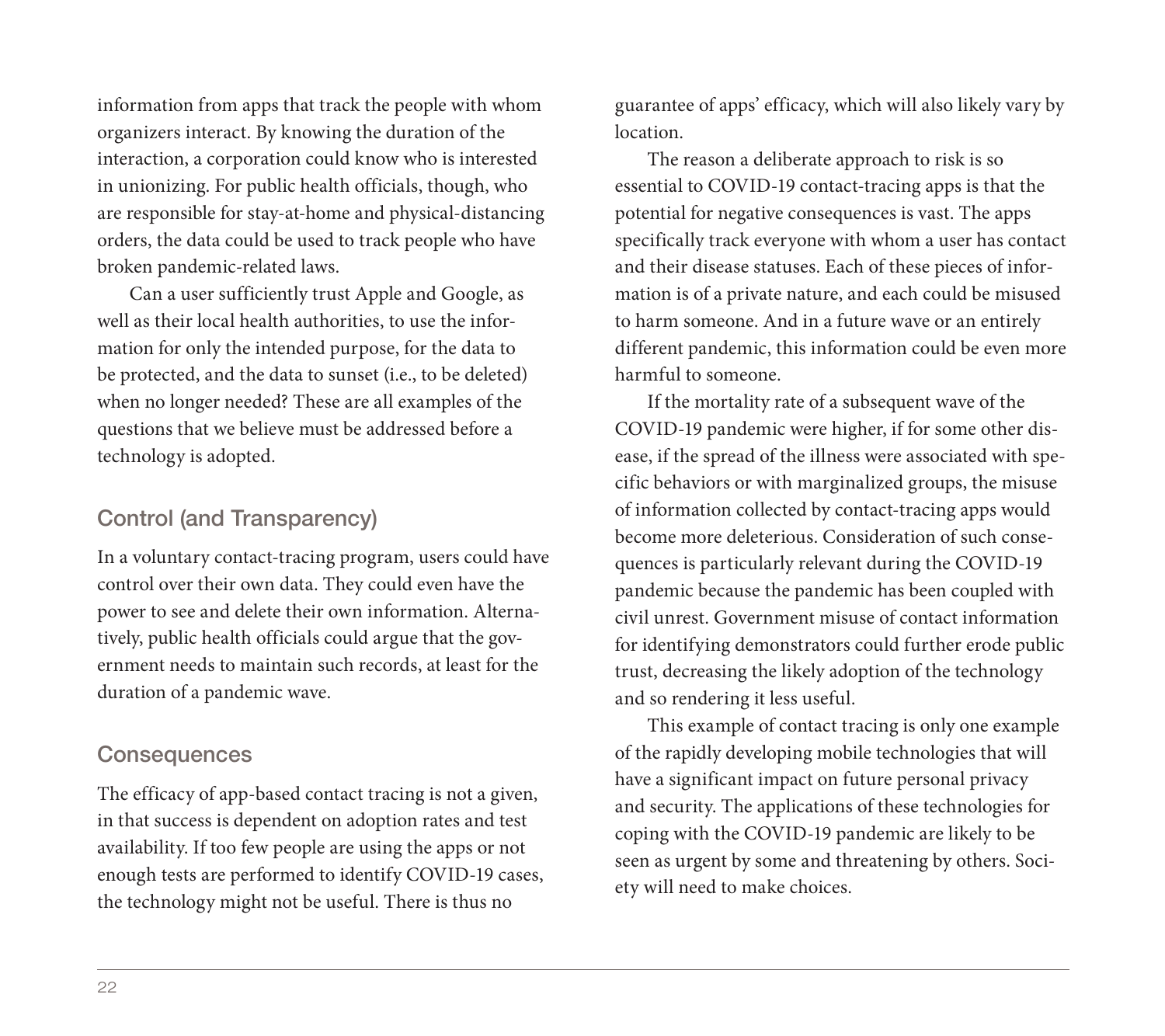The 5G era brings the promise of real economic gains but also the threat of great losses of privacy, anonymity, safety, and general well-being.

#### Final Observations

The 5G era, with its ubiquitous surveillance, brings the promise of real economic gains but also the threat of great losses of privacy, anonymity, safety, and general well-being. Most, if not all, the privacy issues discussed in this report predate the 5G era but will become more pressing with the adoption of 5G. Balancing legitimate but often-competing demands is a challenge—but one that appears ripe for meeting. Moreover, we believe that it can be met in a way that establishes the legitimacy of the result, producing a lasting resolution of this competition. Fundamentally, revenue is important, but it must not be the only metric by which technology is measured.

The federal government has the convening authority to organize a focused effort around a process of setting rules and guidelines governing the collection and use of data. It also has the ability to implement whatever result is determined, from monitoring a set of voluntary standards to large changes in law and regulation. Coping with the COVID-19 pandemic provides both new potential uses for this information and a window of time during which significant changes can be entertained changes that might, in less eventful times, be viewed as

too difficult or not urgent. The pandemic also highlights the need for public trust in information and processes.

What is needed is a decision to address issues related to data and privacy directly and not to simply wait to see what happens. We believe that adopting an explicit principle for widespread use during this 5G era—that any potential uses of data be identified, well defined, and agreed upon *before* data are collected and analyzed—can provide the rationale for the process and be a powerful incentive to participate for those wishing to make use of the data.

The resulting process described here, involving an intense focus on risk communication to the diverse stakeholders, then offers a path to a decision that has legitimacy across the country. Without such solid support, we feel that the competing risks and benefits of the 5G era could cause great dissent and indecision resulting in losses of the benefits while still permitting some harms. We hope, and believe, that following this course of action can do the opposite, gaining benefits and avoiding most harms.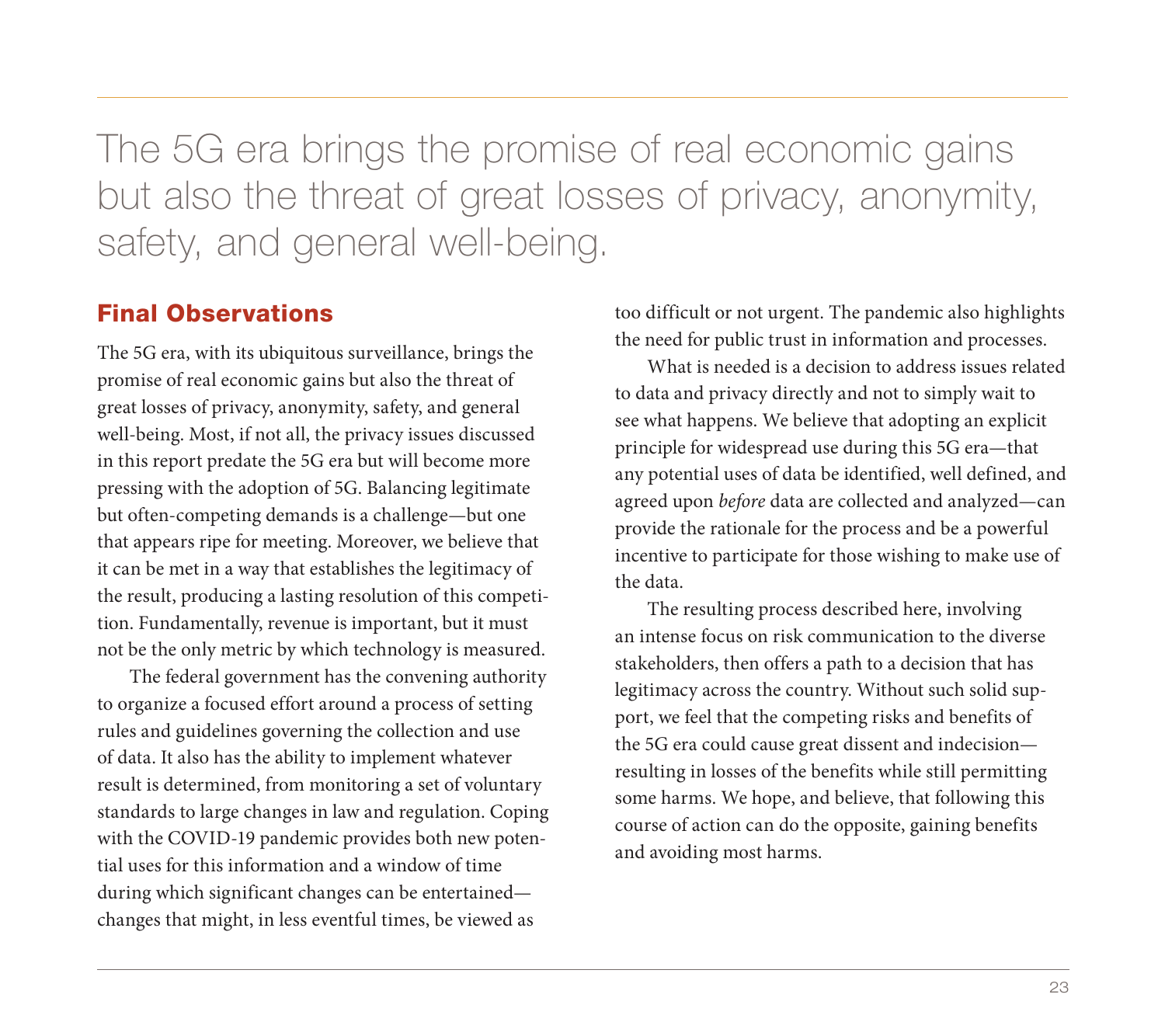### **Notes**

<sup>1</sup> This section draws heavily on Bonds et al., 2021.

A 5G network has data rates of up to 10 gigabits per second and 1 millisecond of latency and can accommodate up to 1 million devices per square kilometer; a 4G network has data rates of up to 100 megabits per second and 20 milliseconds of latency and can accommodate up to 60,000 devices per square kilometer.

 $2$  Companies operating in Europe must abide by the General Data Protection Regulation (GDPR). See European Commission, undated, and Palmer, 2019. California residents have data privacy rights under the California Consumer Privacy Act of 2018 (Cal. Civ. Code Title 1.81.5).

 $3$  We focus here on ToS because they are included in the millions of apps available for Apple and Android devices. The discussion might also apply equally to end-user license agreements.

 $4$  Most people never interact directly with a credit reporting agency except when requesting a free credit report. Although an agency checks the credit of a credit applicant, and accountholder information is reported regularly to those agencies, the consumer has no way to opt out of that system except to entirely forgo any type of credit. These agencies also collect public information, such as court judgments against consumers. The agencies sell this information to banks as part of credit checks, but some of that information is also sold for marketing purposes (hence people with good credit receiving credit offers in the mail).

<sup>5</sup> Senator John Kennedy of Louisiana introduced a bill stating, "Each individual owns and has an exclusive property right in the data that an individual generates on the internet under section 5 of the Federal Trade Commission Act (15 U.S.C. 45)" (U.S. Senate, 2019, § 2[a]). The EU grants individuals the right to be forgotten under GDPR Article 17. Also known as the *right to erasure*, it means that people have the right to demand that their personal data be erased. This right arises in specific circumstances, such as when "[t]he personal data is no longer necessary for the purpose an organization originally collected or processed it" (see Wolford, undated).

<sup>6</sup> A pen register collects all phone numbers dialed from a telephone line. The definition has expanded to include any technology that collects similar information, including the monitoring of internet communications.

### **References**

Abbott, Brianna, "Google AI Beats Doctors at Breast Cancer Detection—Sometimes," *Wall Street Journal*, January 1, 2020.

Auxier, Brooke, Lee Rainie, Monica Anderson, Andrew Perrin, Madhu Kumar, and Erica Turner, "Americans and Privacy: Concerned, Confused and Feeling Lack of Control over Their Information," Washington, D.C.: Pew Research Center, November 15, 2019. As of June 5, 2020:

https://www.pewresearch.org/internet/2019/11/15/americans-and [-privacy-concerned-confused-and-feeling-lack-of-control-over-their](https://www.pewresearch.org/internet/2019/11/15/americans-and-privacy-concerned-confused-and-feeling-lack-of-control-over-their-personal-information/) -personal-information/

Barrett, Brian, "An Artist Used 99 Phones to Fake a Google Maps Traffic Jam," *Wired*, February 3, 2020.

Bond, Shannon, "Apple, Google Coronavirus Tool Won't Track Your Location. That Worries Some States," NPR, May 13, 2020. As of June 5, 2020:

[https://www.npr.org/2020/05/13/855064165/apple-google-coronavirus](https://www.npr.org/2020/05/13/855064165/apple-google-coronavirus-tech-wont-track-your-location-that-worries-some-states) -tech-wont-track-your-location-that-worries-some-states

Bonds, Timothy M., James Bonomo, Daniel Gonzales, C. Richard Neu, Samuel Absher, Edward Parker, Spencer Pfeifer, Jennifer Brookes, Julia Brackup, Jordan Willcox, David R. Frelinger, and Anita Szafran, *America's 5G Era: Gaining Competitive Advantages While Securing the Country and Its People*, Homeland Security Operational Analysis Center operated by the RAND Corporation, PE-A435-1, 2021. As of December 27, 2021:

<https://www.rand.org/pubs/perspectives/PEA435-1.html>

Brown, Dalvin, "How to Secure Your Home Surveillance Cameras from Getting Hacked," *USA Today*, December 13, 2019. As of June 5, 2020: https://www.usatoday.com/story/tech/2019/12/13/ [how-secure-your-home-surveillance-cameras-getting-hacked/](https://www.usatoday.com/story/tech/2019/12/13/how-secure-your-home-surveillance-cameras-getting-hacked/4407914002/) 4407914002/

Cadell, Cate, "China's Coronavirus Campaign Offers Glimpse into Surveillance System," Reuters, May 25, 2020. As of January 24, 2021: https://www.reuters.com/article/us-health-coronavirus-china [-surveillance/chinas-coronavirus-campaign-offers-glimpse-into](https://www.reuters.com/article/us-health-coronavirus-china-surveillance/chinas-coronavirus-campaign-offers-glimpse-into-surveillance-system-idUSKBN2320LZ) -surveillance-system-idUSKBN2320LZ

California Civil Code, Division 3, Obligations; Part 4, Obligations Arising from Particular Transactions; Title 1.81.5, California Consumer Privacy Act of 2018. As of December 27, 2021: [https://leginfo.legislature.ca.gov/faces/codes\\_displayText.xhtml?division](https://leginfo.legislature.ca.gov/faces/codes_displayText.xhtml?division=3.&part=4.&lawCode=CIV&title=1.81.5) =3.&part=4.&lawCode=CIV&title=1.81.5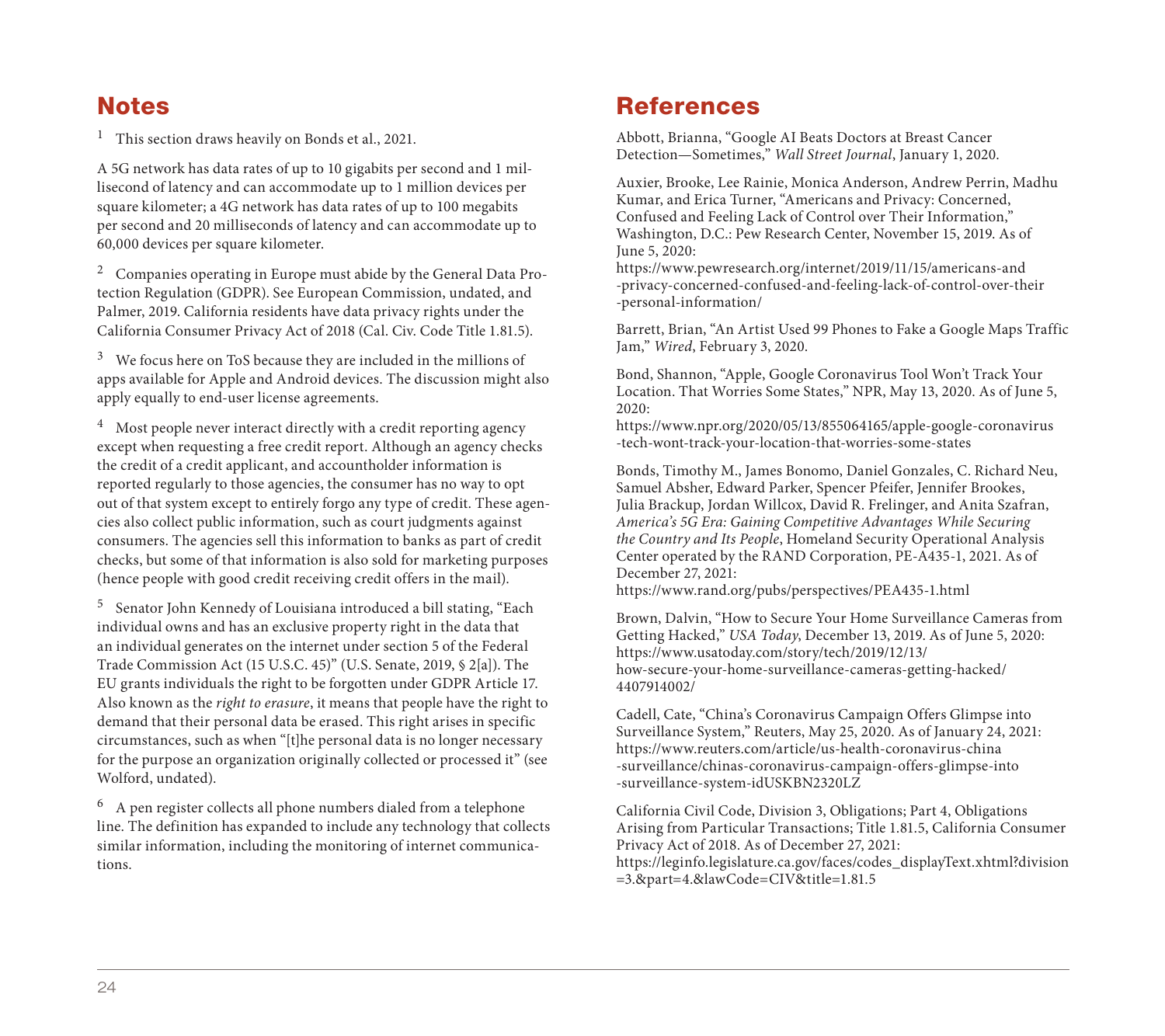Cisco, *Cisco Annual Internet Report (2018–2023)*, updated March 9, 2020. As of April 20, 2020: [https://www.cisco.com/c/en/us/solutions/collateral/](https://www.cisco.com/c/en/us/solutions/collateral/executive-perspectives/annual-internet-report/white-paper-c11-741490.html) executive-perspectives/annual-internet-report/ white-paper-c11-741490.html

CNN, "Tracking COVID-19 Cases in the US," last updated December 28, 2021. As of September 14, 2021: [https://www.cnn.com/interactive/2020/health/](https://www.cnn.com/interactive/2020/health/coronavirus-us-maps-and-cases/) coronavirus-us-maps-and-cases/

Cramer, Maria, "Trailing Women with a Camera Was Legal, Appeals Court Rules," *New York Times*, May 12, 2020.

Darby, Chris, Gilman Louie, and Jason Matheny, "Mitigating Economic Impacts of the COVID-19 Pandemic and Preserving U.S. Strategic Competitiveness in Artificial Intelligence," National Security Commission on Artificial Intelligence, White Paper on Pandemic Response and Preparedness 2, May 6, 2020.

Dearden, Lizzie, "Coronavirus Lockdown Causing 'Creeping' Expansion of Intrusive Surveillance Tactics, Campaigners Warn," *The Independent*, April 26, 2020. As of June 5, 2020:

https://www.independent.co.uk/news/uk/home-news/coronavirus [-lockdown-surveillance-uk-nhs-app-drones-anpr-4g-a9484566.html](https://www.independent.co.uk/news/uk/home-news/coronavirus-lockdown-surveillance-uk-nhs-app-drones-anpr-4g-a9484566.html)

Deloitte, *2017 Global Mobile Consumer Survey: US Edition—The Dawn of the Next Era in Mobile*, 2017. As of June 5, 2020: https://www2.deloitte.com/content/dam/Deloitte/us/Documents/ technology-media-telecommunications/ [us-tmt-2017-global-mobile-consumer-survey-executive-summary.pdf](https://www2.deloitte.com/content/dam/Deloitte/us/Documents/technology-media-telecommunications/us-tmt-2017-global-mobile-consumer-survey-executive-summary.pdf)

Dressel, Julia, and Hany Farid, "The Accuracy, Fairness, and Limits of Predicting Recidivism," *Science Advances*, Vol. 4, No. 1, January 17, 2018, p. eaao5580.

European Commission, "Data Protection in the EU," webpage, undated. As of December 27, 2021: [https://ec.europa.eu/info/law/law-topic/data-protection/](https://ec.europa.eu/info/law/law-topic/data-protection/data-protection-eu_en) data-protection-eu\_en

Federal Trade Commission, *Data Brokers: A Call for Transparency and Accountability*, May 2014. As of January 24, 2021: [https://www.ftc.gov/reports/data-brokers-call-transparency](https://www.ftc.gov/reports/data-brokers-call-transparency-accountability-report-federal-trade-commission-may-2014) -accountability-report-federal-trade-commission-may-2014

———, "Sharing Consumer Health Information? Look to HIPAA and the FTC Act," October 2016. As of July 22, 2020: [https://www.ftc.gov/tips-advice/business-center/guidance/](https://www.ftc.gov/tips-advice/business-center/guidance/sharing-consumer-health-information-look-hipaa-ftc-act) sharing-consumer-health-information-look-hipaa-ftc-act

Fendos, Justin, "How Surveillance Technology Powered South Korea's COVID-19 Response," *TechStream*, Washington, D.C.: Brookings Institution, April 29, 2020. As of June 5, 2020: https://www.brookings.edu/techstream/ [how-surveillance-technology-powered-south-koreas-covid-19-response/](https://www.brookings.edu/techstream/how-surveillance-technology-powered-south-koreas-covid-19-response/)

Fischhoff, Baruch, "The Realities of Risk–Cost–Benefit Analysis," *Science*, Vol. 350, No. 6260, October 30, 2015.

FTC—*See* Federal Trade Commission.

Gan, Nectar, "China Is Installing Surveillance Cameras Outside People's Front Doors . . . and Sometimes Inside Their Homes," CNN, April 28, 2020. As of January 24, 2021: [https://www.cnn.com/2020/04/27/asia/cctv-cameras-china-hnk-intl/](https://www.cnn.com/2020/04/27/asia/cctv-cameras-china-hnk-intl/index.html) index.html

Gara, Antoine, "British Trader Navinder Sarao Arrested over 2010 Flash Crash," *Forbes*, April 21, 2015. As of December 27,2021: https://www.forbes.com/sites/antoinegara/2015/04/21/ [british-trader-navinder-sarao-arrested-over-2010-flash-crash/](https://www.forbes.com/sites/antoinegara/2015/04/21/british-trader-navinder-sarao-arrested-over-2010-flash-crash/?sh=2d74cf872e35) ?sh=2d74cf872e35

Gopalakrishnan, Chandu, "Google Faces GDPR Violation Complaint: Privacy Expert Finds Merit in Move," SC Media UK, March 20, 2020.

Harwell, Drew, "Police Can Keep Ring Camera Video Forever and Share with Whomever They'd Like, Amazon Tells Senator," *Washington Post*, November 19, 2019. As of June 5, 2020: [https://www.washingtonpost.com/technology/2019/11/19/police-can](https://www.washingtonpost.com/technology/2019/11/19/police-can-keep-ring-camera-video-forever-share-with-whomever-theyd-like-company-tells-senator/) -keep-ring-camera-video-forever-share-with-whomever-theyd-like -company-tells-senator/

Haselton, Todd, "Apple Apologizes for Listening to Siri Conversations," CNBC, August 28, 2019. As of June 5, 2020: https://www.cnbc.com/2019/08/28/ [apple-apologizes-for-listening-to-siri-conversations.html](https://www.cnbc.com/2019/08/28/apple-apologizes-for-listening-to-siri-conversations.html)

International Organization for Standardization, "Risk Management— Guidelines," ISO 31000:2018(en), 2018. As of June 5, 2020: <https://www.iso.org/obp/ui#iso:std:iso:31000:ed-2:v1:en>

Jin, Huafeng, and Shuo Wang, "Voice-Based Determination of Physical and Emotional Characteristics of Users," U.S. Patent 10,096,319, filed March 13, 2017, and granted October 9, 2018. As of December 27, 2021: https://patft.uspto.gov/netacgi/nph-Parser?Sect1=PTO1&Sect2 [=HITOFF&d=PALL&p=1&u=%2Fnetahtml%2FPTO%2Fsrchnum](https://patft.uspto.gov/netacgi/nph-Parser?Sect1=PTO1&Sect2=HITOFF&d=PALL&p=1&u=%2Fnetahtml%2FPTO%2Fsrchnum.htm&r=1&f=G&l=50&s1=10096319.PN.&OS=PN/10096319&RS=PN/10096319) .htm&r=1&f=G&l=50&s1=10096319.PN.&OS=PN/10096319&RS =PN/10096319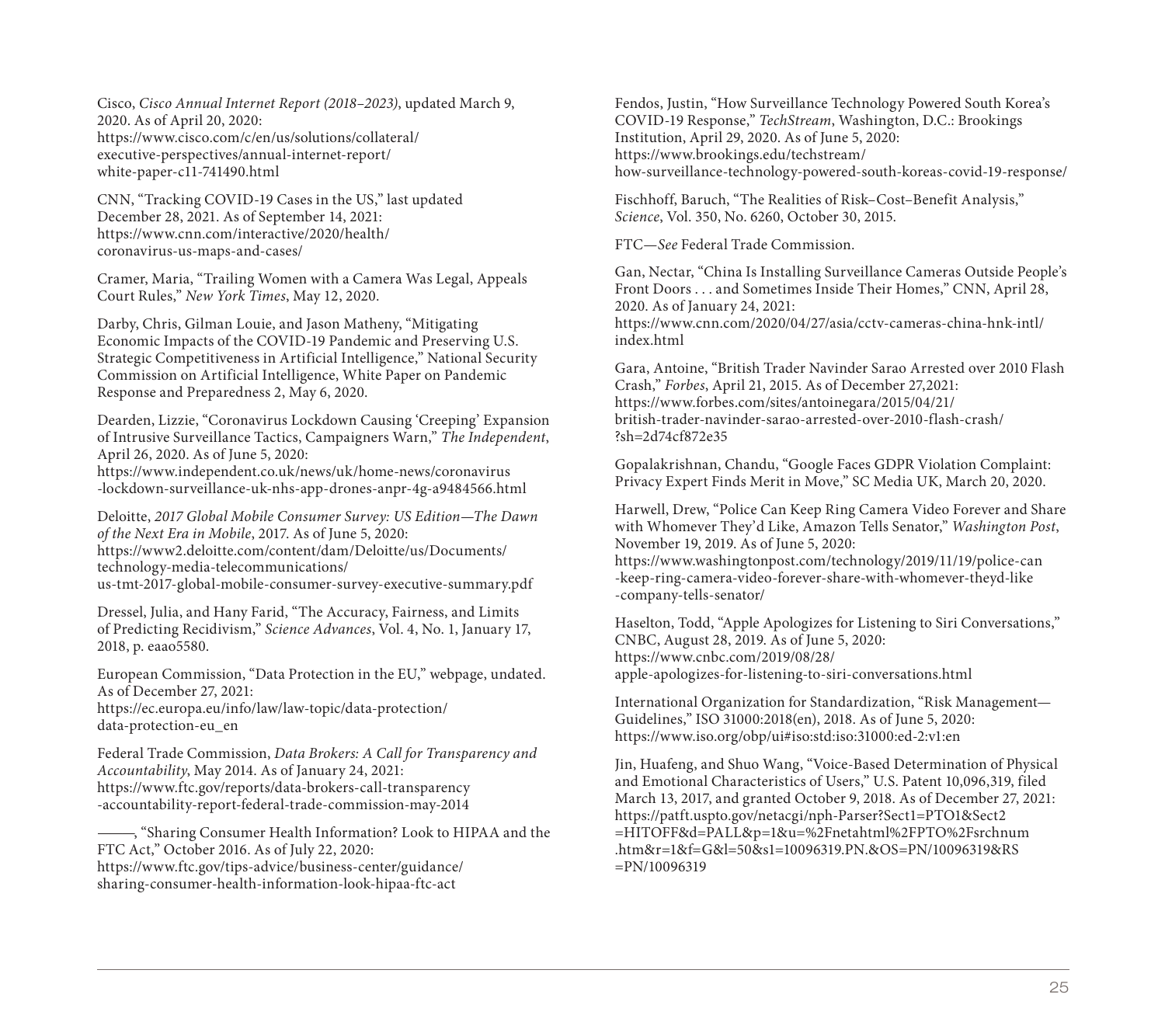Kim, Min Joo, "Tracing South Korea's Latest Virus Outbreak Shoves LGBTQ Community into Unwelcome Spotlight," *Washington Post*, May 11, 2020.

Koebler, Jason, Emanuel Maiberg, and Joseph Cox, "This Small Company Is Turning Utah into a Surveillance Panopticon," *Vice*, March 4, 2020. As of June 5, 2020: https://www.vice.com/en\_us/article/k7exem/ [banjo-ai-company-utah-surveillance-panopticon](https://www.vice.com/en_us/article/k7exem/banjo-ai-company-utah-surveillance-panopticon)

Landi, Heather, "UCSF Partners with Oura Smart Ring to Study Early Detection of COVID-19," FierceHealthcare, March 27, 2020. As of June 5, 2020:

[https://www.fiercehealthcare.com/tech/ucsf-launches-study-to-use](https://www.fiercehealthcare.com/tech/ucsf-launches-study-to-use-wearable-data-from-oura-ring-for-early-covid-19-detection) -wearable-data-from-oura-ring-for-early-covid-19-detection

Lin, Liza, and Newley Purnell, "A World with a Billion Cameras Watching You Is Just Around the Corner," *Wall Street Journal*, December 6, 2019.

Littman, Jonathan, "Waze Hijacked L.A. in the Name of Convenience. Can Anyone Put the Genie Back in the Bottle?" *Los Angeles Magazine*, August 20, 2019. As of June 5, 2020: [https://www.lamag.com/citythinkblog/](https://www.lamag.com/citythinkblog/waze-los-angeles-neighborhoods/) waze-los-angeles-neighborhoods/

Loukides, Mike, Hilary Mason, and D. J. Patil, *Ethics and Data Science*, Sebastopol, Calif.: O'Reilly Media, 2018.

Macfarlane, Jane, "Your Navigation App Is Making Traffic Unmanageable," *IEEE Spectrum*, September 19, 2019.

McNeil, Donald G., Jr., "Can Smart Thermometers Track the Spread of the Coronavirus?" *New York Times*, March 18, 2020.

Mello, Michelle M., and C. Jason Wang, "Ethics and Governance for Digital Disease Surveillance," *Science*, Vol. 368, No. 6494, May 29, 2020, pp. 951–954.

Menni, Cristina, Ana M. Valdes, Maxim B. Freidin, Carole H. Sudre, Long H. Nguyen, David A. Drew, Sajaysurya Ganesh, Thomas Varsavsky, M. Jorge Cardoso, Julia S. El-Sayed Moustafa, Alessia Visconti, Pirro Hysi, Ruth C. E. Bowyer, Massimo Mangino, Mario Falchi, Jonathan Wolf, Sebastien Ourselin, Andrew T. Chan, Claire J. Steves, and Tim D. Spector, "Real-Time Tracking of Self-Reported Symptoms to Predict Potential COVID-19," *Nature Medicine*, Vol. 26, May 11, 2020, pp. 1037–1040.

Mitchell, Anna, and Larry Diamond, "China's Surveillance State Should Scare Everyone," *The Atlantic*, February 2, 2018.

Mozur, Paul, Raymond Zhong, and Aaron Krolik, "In Coronavirus Fight, China Gives Citizens a Color Code, with Red Flags," *New York Times*, March 1, 2020, updated January 28, 2021.

Nakashima, Ellen, "Hacks of OPM Databases Compromised 22.1 Million People, Federal Authorities Say," *Washington Post*, July 9, 2015.

Nuzzi, Olivia, "What It's Like to Get Doxed for Taking a Bike Ride," *Intelligencer*, June 8, 2020. As of January 24, 2021: https://nymag.com/intelligencer/2020/06/ [what-its-like-to-get-doxed-for-taking-a-bike-ride.html](https://nymag.com/intelligencer/2020/06/what-its-like-to-get-doxed-for-taking-a-bike-ride.html)

O'Neill, Patrick Howell, Tate Ryan-Mosley, and Bobbie Johnson, "A Flood of Coronavirus Apps Are Tracking Us. Now It's Time to Keep Track of Them," *MIT Technology Review*, May 7, 2020.

Oura, "UCSF TemPredict Study," news release, August 31, 2020. As of June 5, 2020: <https://ouraring.com/ucsf-tempredict-study>

Palmer, Danny, "What Is the GDPR? Everything You Need to Know About the New General Data Protection Regulations," *ZDNet*, May 17, 2019. As of January 24, 2021: https://www.zdnet.com/article/ [gdpr-an-executive-guide-to-what-you-need-to-know/](https://www.zdnet.com/article/gdpr-an-executive-guide-to-what-you-need-to-know/)

Pramono, Renard Xaviero Adhi, Syed Anas Imtiaz, and Esther Rodriguez-Villegas, "A Cough-Based Algorithm for Automatic Diagnosis of Pertussis," *PLoS ONE*, Vol. 11, No. 9, September 1, 2016, p. e0162128. As of June 5, 2020: [https://journals.plos.org/plosone/article?id=10.1371/](https://journals.plos.org/plosone/article?id=10.1371/journal.pone.0162128) journal.pone.0162128

Public Law 93-579, Privacy Act of 1974, December 31, 1974. As of February 7, 2021: [https://www.govinfo.gov/content/pkg/STATUTE-88/pdf/](https://www.govinfo.gov/content/pkg/STATUTE-88/pdf/STATUTE-88-Pg1896.pdf) STATUTE-88-Pg1896.pdf

Public Law 104-191, Health Insurance Portability and Accountability Act of 1996, August 21, 1996. As of February 6, 2021: <https://www.govinfo.gov/app/details/PLAW-104publ191/summary>

Public Law 107-56, Uniting and Strengthening America by Providing Appropriate Tools Required to Intercept and Obstruct Terrorism (USA PATRIOT) Act of 2001, October 26, 2001. As of February 7, 2021: <https://www.govinfo.gov/app/details/PLAW-107publ56/summary>

Robles, Frances, "Russian Hackers Were 'in a Position' to Alter Florida Voter Rolls, Rubio Confirms," *New York Times*, April 29, 2019.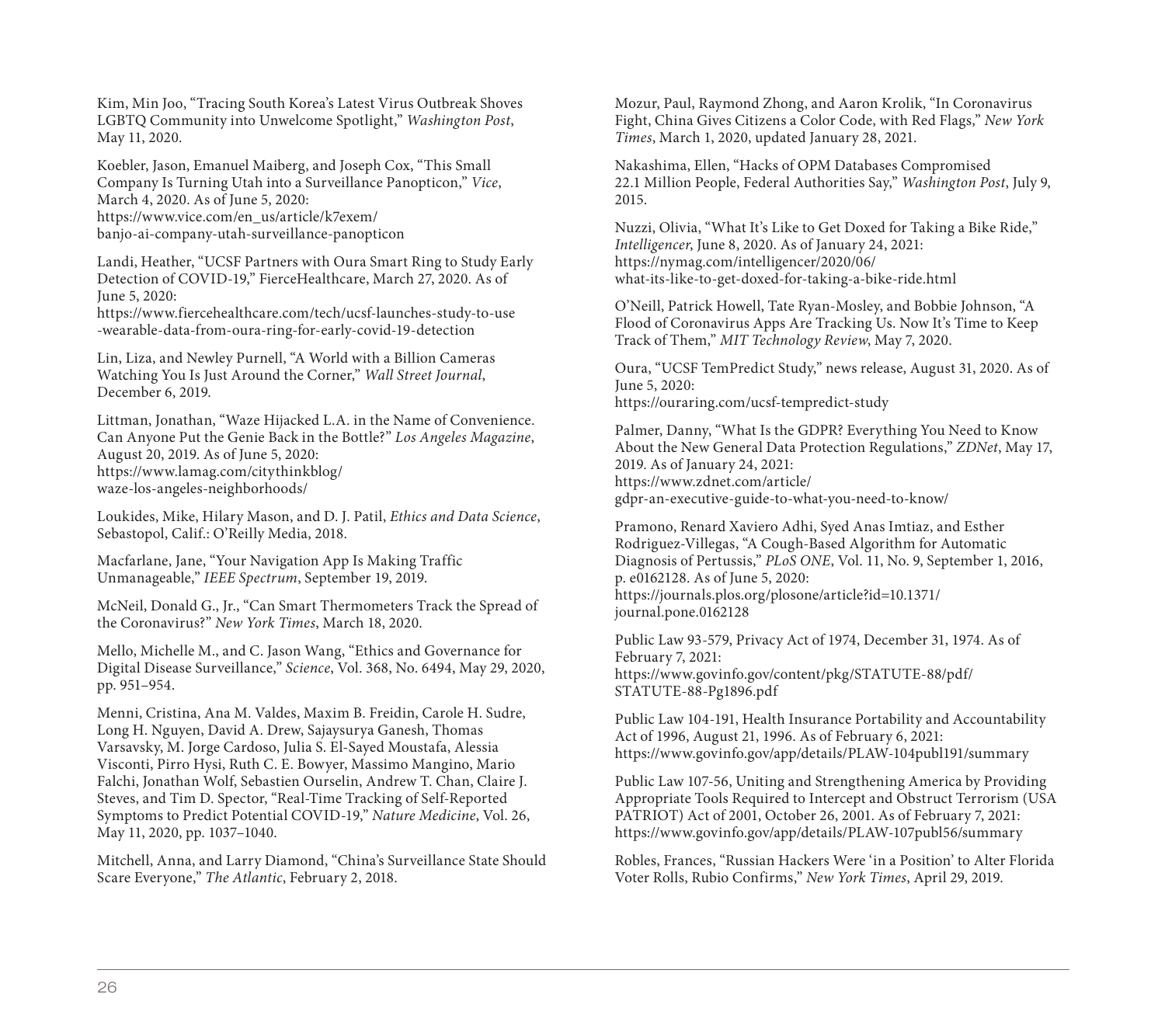Romm, Tony, "U.S. Government Issues Stunning Rebuke, Historic \$5 Billion Fine Against Facebook for Repeated Privacy Violations," *Washington Post*, July 24, 2019.

Saiidi, Uptin, "Hong Kong Is Putting Electronic Wristbands on Arriving Passengers to Enforce Coronavirus Quarantine," CNBC, March 18, 2020. As of June 5, 2020:

[https://www.cnbc.com/2020/03/18/hong-kong-uses-electronic](https://www.cnbc.com/2020/03/18/hong-kong-uses-electronic-wristbands-to-enforce-coronavirus-quarantine.html) -wristbands-to-enforce-coronavirus-quarantine.html

Schuppe, Jon, "Google Tracked His Bike Ride Past a Burglarized Home. That Made Him a Suspect," NBC News, March 7, 2020. As of June 5, 2020:

[https://www.nbcnews.com/news/us-news/google-tracked-his-bike-ride](https://www.nbcnews.com/news/us-news/google-tracked-his-bike-ride-past-burglarized-home-made-him-n1151761) -past-burglarized-home-made-him-n1151761

Shaver, Katherine, "Purple Line Consortium Says It Will Dissolve Public–Private Partnership with State If It Can't Reach a Deal on Cost Overruns," *Washington Post*, June 23, 2020.

Singer, Natasha, and Kate Conger, "Google Is Fined \$170 Million for Violating Children's Privacy on YouTube," *New York Times*, September 4, 2019.

Sly, Liz, "U.S. Soldiers Are Revealing Sensitive and Dangerous Information by Jogging," *Washington Post*, January 29, 2018.

"Social Distancing May Already Be Working to Slow Coronavirus Spread, Smart Thermometer Data Suggest," *Boston Globe*, March 31, 2020.

"The World's Most Valuable Resource Is No Longer Oil, but Data," *The Economist*, May 6, 2017. As of June 5, 2020: https://www.economist.com/leaders/2017/05/06/ [the-worlds-most-valuable-resource-is-no-longer-oil-but-data](https://www.economist.com/leaders/2017/05/06/the-worlds-most-valuable-resource-is-no-longer-oil-but-data)

Thompson, Stuart A., and Charlie Warzel, "Twelve Million Phones, One Dataset, Zero Privacy," *New York Times*, December 19, 2019. As of June 5, 2020:

[https://www.nytimes.com/interactive/2019/12/19/opinion/](https://www.nytimes.com/interactive/2019/12/19/opinion/location-tracking-cell-phone.html) location-tracking-cell-phone.html

Trump, Donald J., President, "Continuation of the National Emergency with Respect to Certain Terrorist Attacks," *Federal Register*, Vol. 85, No. 177, September 11, 2020a, p. 56467. As of March 12, 2021: [https://www.federalregister.gov/documents/2020/09/11/2020-20312/](https://www.federalregister.gov/documents/2020/09/11/2020-20312/continuation-of-the-national-emergency-with-respect-to-certain-terrorist-attacks) continuation-of-the-national-emergency-with-respect-to-certain -terrorist-attacks

———, "Continuation of the National Emergency with Respect to Iran," *Federal Register*, Vol. 85, No. 220, November 13, 2020b, p. 72895. As of March 12, 2021:

[https://www.federalregister.gov/documents/2020/11/13/2020-25310/](https://www.federalregister.gov/documents/2020/11/13/2020-25310/continuation-of-the-national-emergency-with-respect-to-iran) continuation-of-the-national-emergency-with-respect-to-iran

U.S. Code, Title 15, Commerce and Trade; Chapter 2, Federal Trade Commission; Promotion of Export Trade and Prevention of Unfair Methods of Competition; Subchapter I, Federal Trade Commission; Section 45, Unfair Methods of Competition Unlawful; Prevention by Commission. As of December 28, 2021: [https://uscode.house.gov/view.xhtml?req=granuleid:USC-prelim](https://uscode.house.gov/view.xhtml?req=granuleid:USC-prelim-title15-section45&num=0&edition=prelim)

-title15-section45&num=0&edition=prelim

U.S. Senate, Own Your Own Data Act, Senate Bill 806, 116th Congress, introduced March 4, 2019, referred to Committee on Commerce, Science, and Transportation on March 14, 2019. As of December 28, 2020:

<https://www.govtrack.us/congress/bills/116/s806>

"Utah Police Look to Artificial Intelligence for Assistance," *Salt Lake Tribune*, January 14, 2020. As of January 24, 2021: <https://www.sltrib.com/news/2020/01/15/utah-police-look/>

Weisbaum, Herb, "Trust in Facebook Has Dropped by 66 Percent Since the Cambridge Analytica Scandal," NBC News, April 18, 2018. As of July 27, 2020:

[https://www.nbcnews.com/business/consumer/trust-facebook-has](https://www.nbcnews.com/business/consumer/trust-facebook-has-dropped-51-percent-cambridge-analytica-scandal-n867011) -dropped-51-percent-cambridge-analytica-scandal-n867011

Wolford, Ben, "Everything You Need to Know About the 'Right to Be Forgotten,'" Proton Technologies, undated. As of June 5, 2020: <https://gdpr.eu/right-to-be-forgotten/>

Yang, Jia Lynn, and Amrita Jayakumar, "Target Says Up to 70 Million More Customers Were Hit by December Data Breach," *Washington Post*, January 10, 2014. As of June 5, 2020:

[https://www.washingtonpost.com/business/economy/target-says-70](https://www.washingtonpost.com/business/economy/target-says-70-million-customers-were-hit-by-dec-data-breach-more-than-first-reported/2014/01/10/0ada1026-79fe-11e3-8963-b4b654bcc9b2_story.html) -million-customers-were-hit-by-dec-data-breach-more-than-firstreported/2014/01/10/

0ada1026-79fe-11e3-8963-b4b654bcc9b2\_story.html

Yang, Yuan, Nian Liu, Sue-Lin Wong, and Qianer Liu, "China, Coronavirus and Surveillance: The Messy Reality of Personal Data," *Financial Times*, April 1, 2020.

Zhong, Raymond, "China's Virus Apps May Outlast the Outbreak, Stirring Privacy Fears," *New York Times*, May 26, 2020.